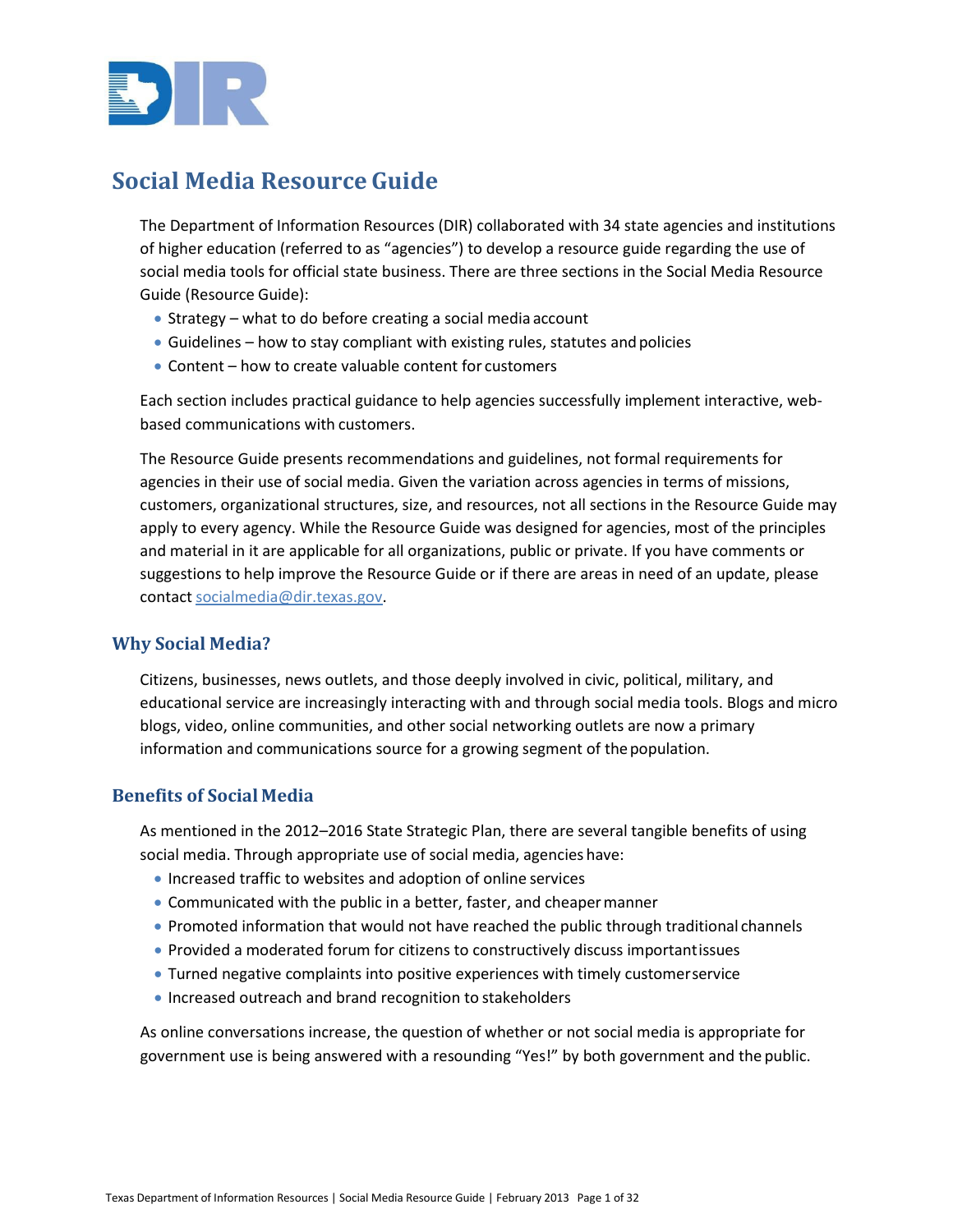However, before an organization becomes an active participant, there are several considerations that should be addressed. Those key issues are outlined in this guide.

# **Who Developed this Guide?**

The Social Media Resource Guide is a collaborative project developed by a workgroup comprising numerous Texas state agencies and institutions of higher education. Members of the workgroup represented a diverse collection of subject-matter areas:

- Communications
- Web development
- Accessibility
- Records management
- Legal
- Marketing/business development
- Security
- Privacy
- Human resources

DIR would like to thank the following agencies for their participation in the development ofthe Social Media Resource Guide:

- Employees Retirement System of Texas
- Office of Consumer Credit Commissioner
- Office of Injured Employee Counsel
- Office of the Governor
- Railroad Commission of Texas
- Stephen F. Austin State University
- Sunset Advisory Commission
- Teachers Retirement System of Texas
- Texas A&M University
- Texas Alcohol and Beverage Commission
- Texas Animal Health Commission
- Texas Commission on Environmental **Quality**
- Texas Comptroller of Public Accounts
- Texas Department of Aging and Disability Services
- Texas Department of Assistive and Rehabilitative Services
- Texas Department of Family and Protective Services
- Texas Department of Insurance
- Texas Department of Licensing and Regulation
- Texas Department of Motor Vehicles
- Texas Department of Public Safety
- Texas Department of State Health Services
- Texas Health and Human Services Commission
- Texas Lottery Commission
- Texas Office of Court Administration
- Texas School for the Blind and Visually Impaired
- Texas State Library and Archives Commission
- Texas State University
- Texas Water Development Board
- Texas Workforce Commission
- Texas Juvenile Justice Commission
- Texas.gov
- University of Houston
- University of North Texas
- University of Texas Health Science Center at San Antonio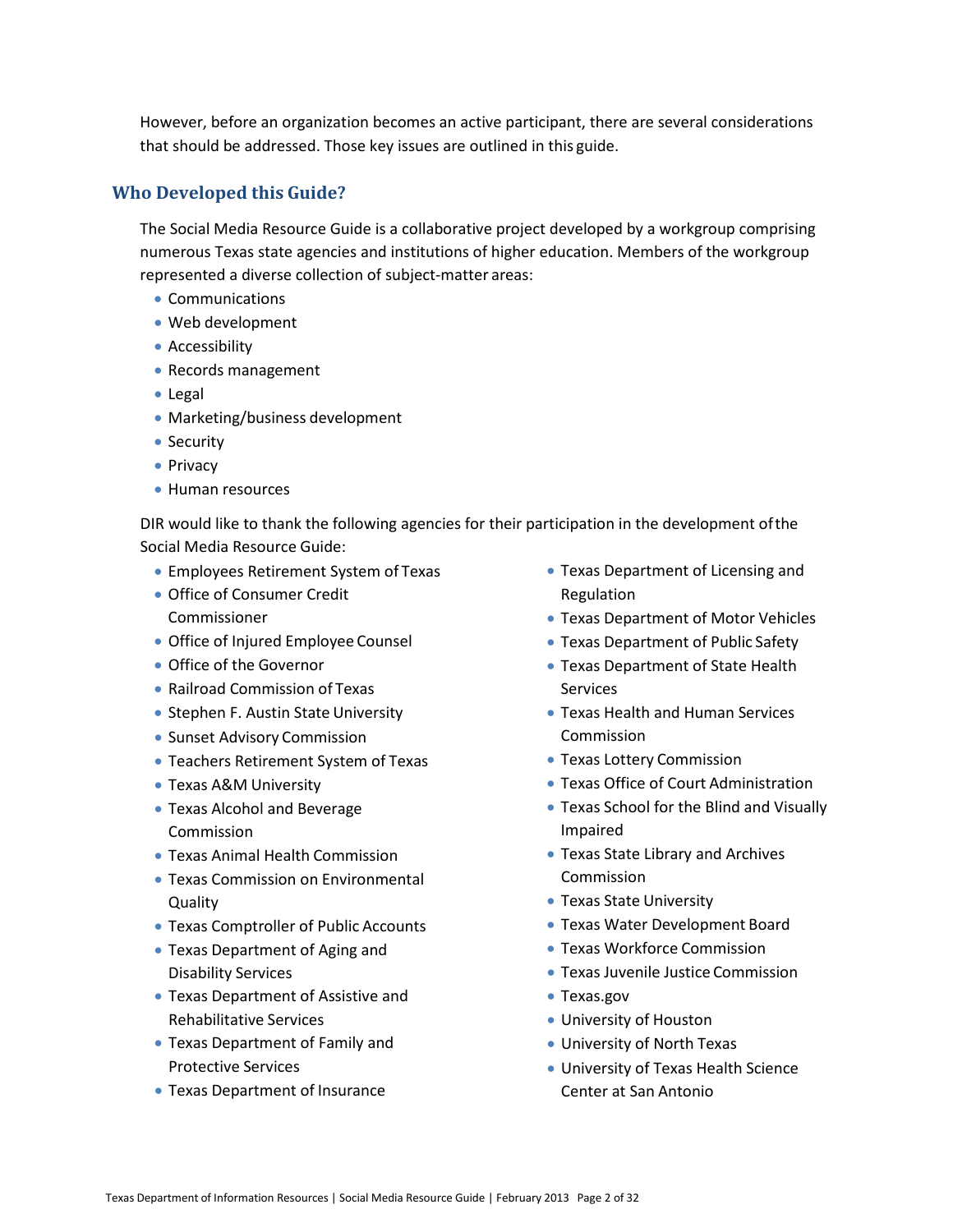

# **Social Media Strategy**

Quick Links – [Strategy |](#page-0-0) [Start Small](#page-2-0) | [Popular Sites |](#page-3-0) [Business Case |](#page-3-1)[Governance](#page-7-0)

# **Social Media Begins with Strategy**

As is the case with any project, the likelihood of success increases significantly when an organization starts with a focused strategy with expected or desired outcomes. Social media presents many challenges not found with traditional information technology or communication projects, including the following:

- The variety of affected topics, such as web, communications, legal, accessibility, security, privacy, human resources, and record management
- The rapidly evolving nature of the industry
- A certain lack of control over engagements with the public
- The lack of federal and state laws providing direct regulation of themedium

Despite these challenges, one point remains clear: DIR sees value in social media and encourages agencies to evaluate social media applications for opportunities to support program goals. As mentioned in the 2012–2016 State Strategic Plan, "Before an agency enters into social media, many business considerations and strategic planning elements must be addressed to increase the likelihood of success."

Although there are agencies that have successfully used social media without a well-documented strategy, there are increased risks with this approach. Some risksinclude:

- Not knowing how to respond to certain types of posts or inquiries
- Inadvertent posting of ill-advised content
- Inconsistent internal processes or lack of governance
- Lack of coordination across business areas
- Expending significant time and effort with little return
- Loss of institutional knowledge when critical employees change

A well-planned social media strategy not only mitigates these risks, but provides the agency a roadmap toward continued growth and success.

# <span id="page-2-0"></span>**Start Small**

If an organization does not have a social media subject-matter expert, invest some time to learn the basics:

- Establish personal accounts on popular social media sites
- Study the activities and approaches of other similarly situated agencies, both in Texas and other states
- Look around social media sites to learn the culture, appropriate behavior, best practices,etc.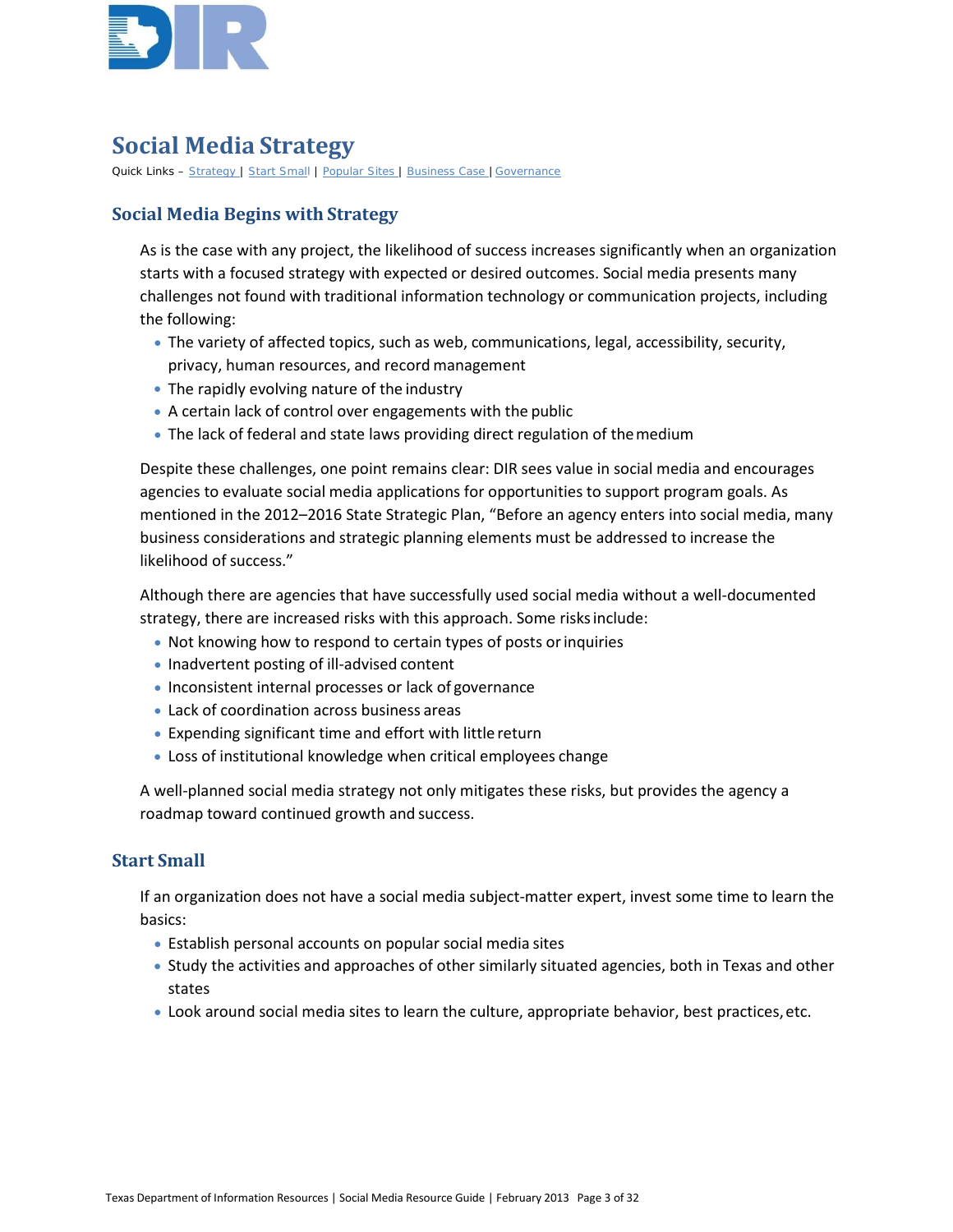Chances are, some agency employees are familiar with social media through personal use. Look for expertise not only from staff members who handle complementary subject matter (the communication expert, marketing manager, security officer, or web developer), but from others across the agency. Send out an agency-wide communication asking proficient users for input; some may emerge from less likely areas. While social media for personal use is applied differently thanfor official agency use, these experts could be valuable in helping an organization appreciate the basic language and culture of various social media sites. Experienced users can help an agency successfully navigate specific social media environments to reach an intendedaudience.

Once the organization is ready to establish a presence, start with one or two social media sites. Begin by posting a few times a week. It takes time and resources to build up a social media presence; don't get overwhelmed by trying too many approaches at once.

# <span id="page-3-0"></span>**Popular Social Media Sites**

Which social media sites should an agency use? The answer depends on the social media goals, which again, should be tied to an agency's strategy. The table below outlines plausible agency social media goals and the tools best suited to achieving those goals. Details about social media goals and strategies are discussed in the next section.

| Goal                                                              | Twitter | Facebook I | YouTube | <b>Blogs</b> | Flickr        | LinkedIn |
|-------------------------------------------------------------------|---------|------------|---------|--------------|---------------|----------|
| Improve customer service                                          | High    | High       | Low     | Medium       | Low           | Medium   |
| Supplement content to official agency<br>website                  | Medium  | Medium     | Medium  | High         | <b>Medium</b> | Low      |
| Solicit and gather feedback                                       | Medium  | High       | Low     | High         | Low           | High     |
| Keep customers informed of the latest<br>news and events          | High    | High       | Medium  | High         | Low           | High     |
| Educate customers about how to<br>perform certain technical tasks | Low     | Low        | High    | High         | Medium        | Low      |
| Recruit and retain staff                                          | High    | High       | Medium  | Medium       | Medium        | High     |

# <span id="page-3-1"></span>**Develop the Business Case**

The first step in creating a social media strategy is to develop a business case. Agencies must answer the question of "Why social media?" in a very specific and thorough way. There is no one-size-fits-all solution that will work for every organization. A small regulatory agency for a highly specialized profession will use socialmedia differently than a large public university with 30,000 students.

Developing a business case will help agencies optimize their social media presence. At a minimum, a business case should address:

- How strategy aligns with existing agency mission
- Program goals, objectives, and performance measures
- Roles and responsibilities
- Internal governance of the social media program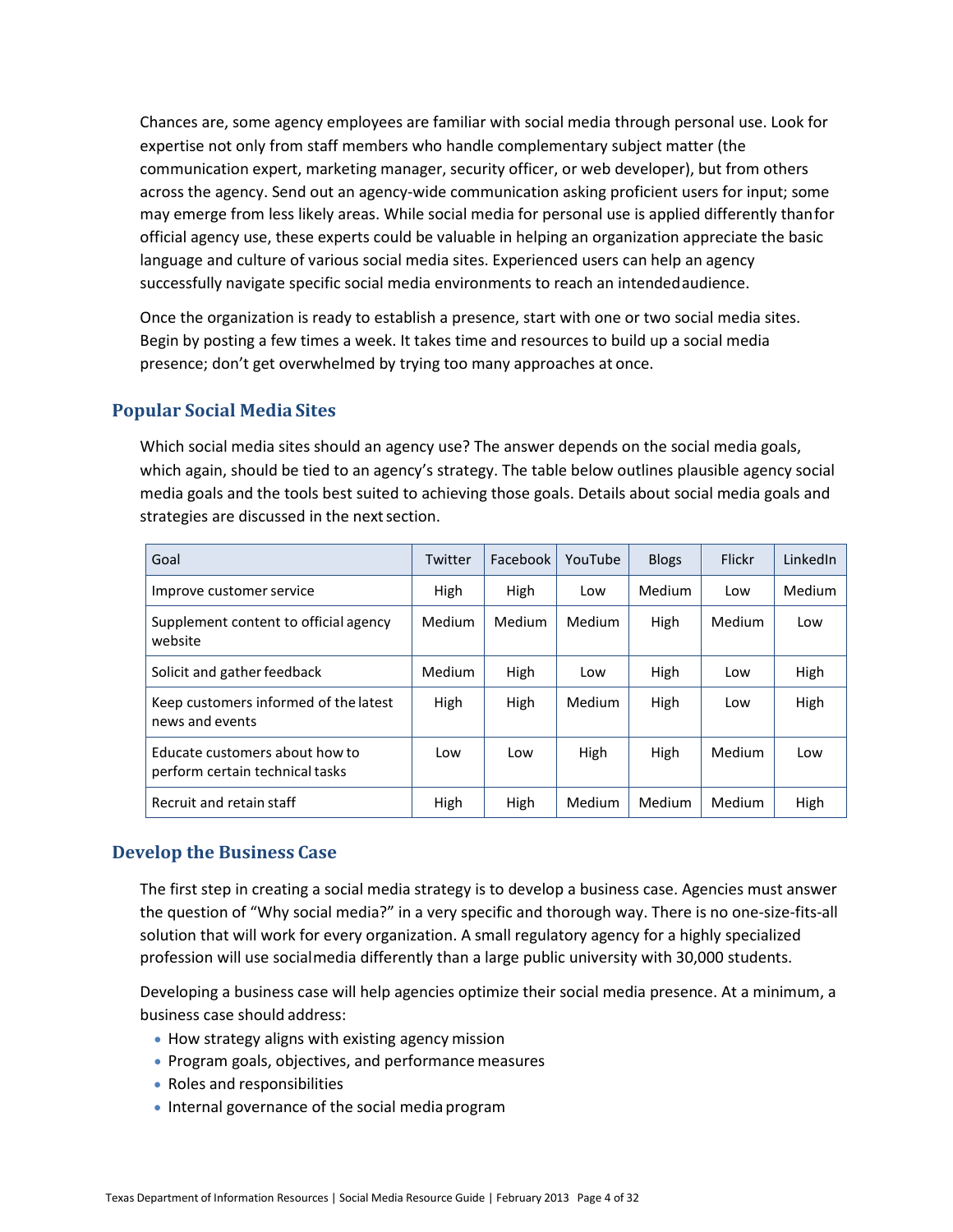

• Costs, including staff resources

For more detail about business cases for IT projects in general, consult the Business Case portion of the Texas Project Delivery Framework.

# **Align with the Mission**

Social media applications are communication tools. A strategic, structured approach to social media should be aligned with the agency or program mission and consistent with other agency communication efforts, such as web, print materials, media outreach, and press releases. Examples of missions for various agencies and programs are presented in the tablebelow.

| Agency or Program                                      | <b>Mission</b>                                                                                                                                                                                                                                                                     |
|--------------------------------------------------------|------------------------------------------------------------------------------------------------------------------------------------------------------------------------------------------------------------------------------------------------------------------------------------|
| Texas Department of<br>Information Resources (DIR)     | DIR's mission is to provide technology leadership, solutions, and value to<br>Texas state government, education, and local government entities to<br>enable and facilitate the fulfillment of their coremissions.                                                                  |
| Texas Parks and Wildlife<br>Department (TPWD)          | [TPWD's mission is] to manage and conserve the natural and cultural<br>resources of Texas and to provide hunting, fishing and outdoor recreation<br>opportunities for the use and enjoyment of present and future<br>generations.                                                  |
| <b>Health and Human Services</b><br>Commission (HHSC)  | [HHSC] provides leadership and direction, and fosters the spirit of<br>innovation needed to achieve an efficient and effective health and human<br>services system for Texans.                                                                                                     |
| 2-1-1 Texas (an HHSC program)                          | [2-1-1 Texas is] committed to helping Texas citizens connect with the<br>services they need. Whether by phone or internet, our goal is to present<br>accurate, well-organized and easy-to-find information from over 60,000<br>state and local health and human services programs. |
| <b>Texas Department of Licensing</b><br>and Regulation | Our mission is to maintain public trust while promoting the public's safety<br>and ensuring a fair and competitive business environment for our<br>regulated industries.                                                                                                           |

The mission statement of an agency or program area naturally drives the content for its communications. For social media, it's a matter of determining how the highly interactive, timely, informal, and engaging content will also support the agency's mission. Keeping the mission in mind helps the agency stay focused in its social media efforts.

For example, the mission statement for the Texas Parks and Wildlife Department uses words like "recreational opportunities" and "enjoyment," which evoke positive, fun, and pleasurable feelings. It's no wonder they post pictures on their Facebook page of baby turtles returning to the Gulf, or have an album called "Send us your State Park swimming pictures."

On the other hand, the Texas Department of Licensing and Regulation is about "trust, public safety and a competitive business environment." On their Twitter feed, they post topics such as rule updates, application deadlines, draft documents for public review, tips for new customers—all without mentioning a specific vendor. All of their Twitter updates align perfectly with furthering their mission.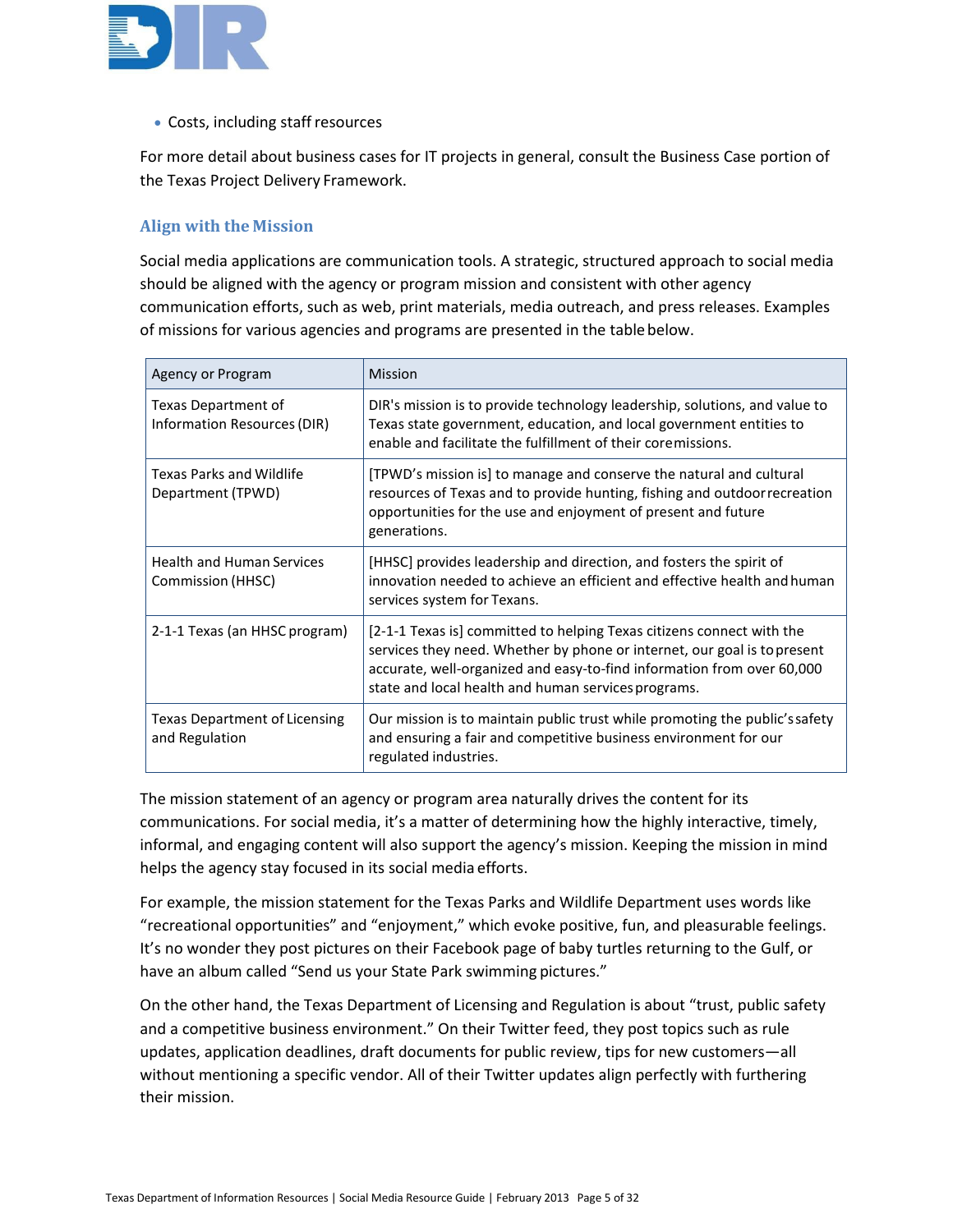## **Develop Goals**

Agencies using social media should have targeted goals that align with their business needs. Understand the mission, related goals, and the types of messages already used. Next, develop new message content and identify the audiences targeted to determine the specific use for socialmedia.

Try this exercise to help align social media efforts with goals that support the agencymission.

| We want to the same way                                                                                                                                                                           | (insert social media idea)        |  |
|---------------------------------------------------------------------------------------------------------------------------------------------------------------------------------------------------|-----------------------------------|--|
| so our                                                                                                                                                                                            | (insert audience)                 |  |
| will                                                                                                                                                                                              | (insert action for audience)      |  |
| which will result in                                                                                                                                                                              | (insert agency's desired outcome) |  |
| For example:                                                                                                                                                                                      |                                   |  |
| We want to post YouTube videos so our aid applicants will have a better understanding of the application<br>process which will result in fewer mistakes on applications requiring stafffollow-up. |                                   |  |

Or,

We want to *create a Facebook page* so our *customers* will *interact with us* which will result in *more suggestions on service improvement.*

#### **Measure Success**

Once goals are identified, agencies should establish performance measures to gauge results of the agency's social media strategy. Without continued evaluation and assessment, it is difficult to indicate if goals are being met.

Many social media sites have simple measurements such as

- YouTube page views
- Number of Facebook fans
- Number of Twitter followers
- Analytics on a WordPress blog

While these numbers may provide objective measurements on the use of social media tools, they alone might not be sufficient to determine the overall value of your agency's social media strategy. Measurements need to be specifically and directly tied to an agency's social media goals.

Consider this example:

In July 2011, the City of Los Angeles had to close a ten-mile stretch of a major highway for 53 hours (dubbed "Carmegeddon"). Twitter and Facebook were used widely to spread the word and find alternative travel solutions. The number of tweets on the topic is a great output measure, but the number of cars on the road (or lack thereof) after the Twitter and Facebook posts was a better outcome measure[. Learn](http://latimesblogs.latimes.com/lanow/2011/07/carmageddon-lapd-thanks-celebrities-to-twitter-help.html) more.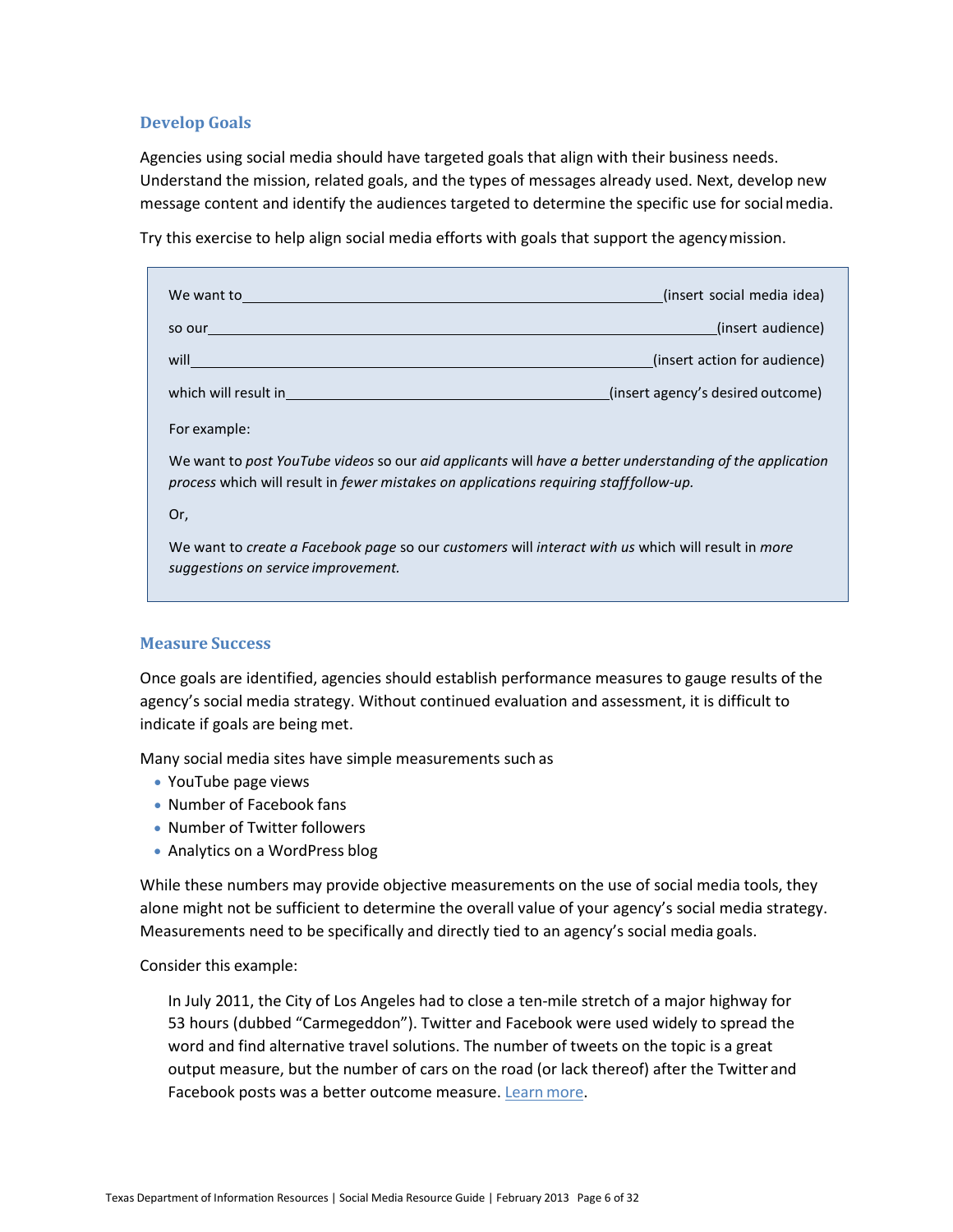

Here are some examples of specific metrics or performance measures that can moreaccurately determine success. The key to establishing useful performance measures is that they tie to an outcome that is outside the social media efforts.

- Decreased volume in other contact channels such as call center or email inquiries
- Increased traffic to an agency website—many agency website analytics have the ability to record whether a visit came from a particular social mediawebsite
- Increased participation at agency-sponsored activities
- Increased numbers of people applying for a particularservice

Building up an agency's social media presence to have this kind of impact takes time. Unless the agency is a well-known brand with a large audience (e.g., The University of Texas, TxDOT, or DPS), it will take time to build a community that can be influenced to take action through social media efforts. Moreover, to ensure initial and ongoing success, an agency must establish performance measures that will allow for the monitoring of an agency's social media strategy and allow for adjustments, as necessary.

Correlating social media efforts to real world behavior is not simple, especially if the social media activity is limited to a third-party's website. However, if some of the activity is integrated into the agency's own website, there may be additional tools to help analyze and quantify the impact of each social media posting. This article from *Social Media Examiner* gives [four detailed ways to measure](http://www.socialmediaexaminer.com/measure-social-media-with-free-tools/)  [success.](http://www.socialmediaexaminer.com/measure-social-media-with-free-tools/)

# **Roles and Responsibilities**

Planning and executing a social media strategy involves different players assuming various roles. Here are some key roles in developing, implementing, and growing a social media initiative.

| Role                             | Descriptions                                                                                                                                                                                                                                                                                                                                                                                                                                                                                                                 |
|----------------------------------|------------------------------------------------------------------------------------------------------------------------------------------------------------------------------------------------------------------------------------------------------------------------------------------------------------------------------------------------------------------------------------------------------------------------------------------------------------------------------------------------------------------------------|
| <b>Executive Sponsor</b>         | Social media strategies and activity should have executive approval. The<br>sponsor may also lead a workgroup to develop internal policies,<br>procedures, and other matters related to governance. The sponsor also<br>helps to ensure goals are tied to the agency's mission.                                                                                                                                                                                                                                              |
| <b>Accessibility Coordinator</b> | The Accessibility Coordinator ensures the electronic information resources<br>are accessible to all internal and external users. Accessibility is not only for<br>public-facing social media applications, but also for all internal<br>applications, regardless of the abilities of internal users. Texas state<br>agencies and institutions of higher education are bound by $1$ TAC 206 and<br>1 TAC 213. Refer to the Accessibility section in the Social Media Guidelines<br>for how these rules apply to social media. |
| <b>Communications Specialist</b> | As described earlier, social media strategy must be aligned with the<br>agency's mission. The communications specialist might also develop<br>and/or coordinate a plan for promoting the social mediasites.                                                                                                                                                                                                                                                                                                                  |
| Policy/Legal Counsel             | Legal counsel helps to ensure compliance with contracts, laws, rules, and<br>policies. Involve the legal team in every step of the process. Make sure<br>that activities are consistent with agency policy and state and federal<br>laws.                                                                                                                                                                                                                                                                                    |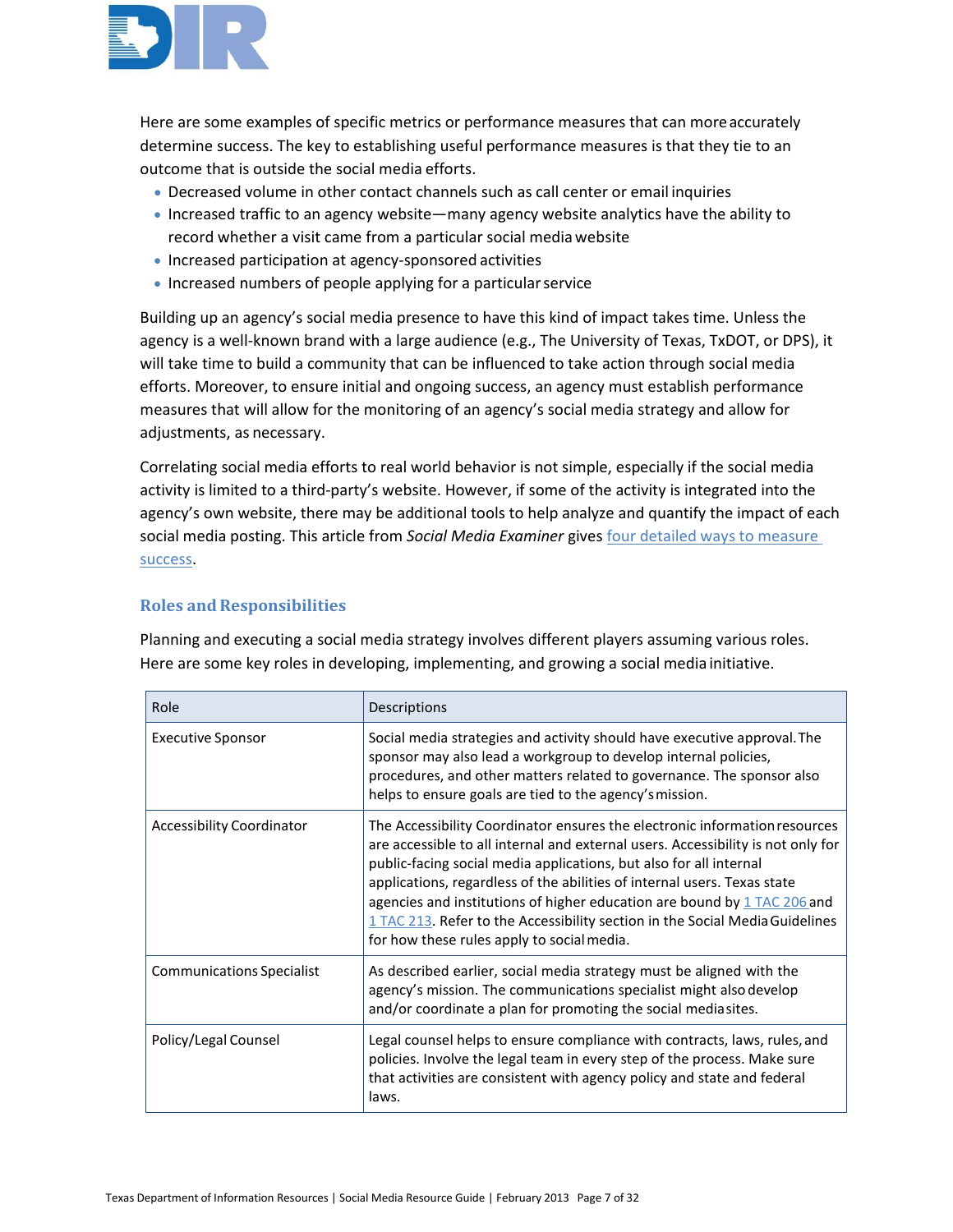| Role                                                     | Descriptions                                                                                                                                                                                                                                                                                                                                                                                                                                                         |
|----------------------------------------------------------|----------------------------------------------------------------------------------------------------------------------------------------------------------------------------------------------------------------------------------------------------------------------------------------------------------------------------------------------------------------------------------------------------------------------------------------------------------------------|
| Records Manager                                          | The Records Manager determines the responsibility regarding retention of<br>social media content. Currently, there is no statewide retention schedule<br>specifically addressing social media records. Each agency must determine<br>how it will comply with general state record management requirements.<br>See the Records Retention section of the Social Media Guidelines for more<br>details.                                                                  |
| Social Media Activity Monitor                            | Many social media applications allow for comments, oftentimes in an<br>uncontrolled environment. Agencies should periodically monitor to ensure<br>customer needs are being met and social media initiatives are achieving<br>the desired engagement.                                                                                                                                                                                                                |
| Content Manager/Director                                 | The Content Manager/Director determines what type of content is<br>appropriate based on a unified social media strategy. See the Content<br>Section of the Social Media Resource Guide for examples.                                                                                                                                                                                                                                                                 |
| <b>Content Writers/Sources</b>                           | These are agency staff who help supply the content. Sourcing content<br>directly from program areas ensures content is relevant, accurate, and up-<br>to-date. These personnel also notify the program area that it will be<br>featured in an upcoming post.                                                                                                                                                                                                         |
| <b>Technical Support/Other</b><br>Subject-Matter Experts | Since social media touches so many subjects, a technical expert is needed<br>to ensure compliance and interpret the application of policy. For example,<br>a Human Resources specialist may develop employee use policies; security<br>personnel will guide the application of security policy and guidelines to<br>social media; technology support staff will approve social media<br>management software and manage access to third-party sites for<br>employees. |

# <span id="page-7-0"></span>**Governance**

# **Gain Executive Buy-in**

Social media initiatives should not be created and implemented in a vacuum; there should be an organized effort that includes executive management. There have been cases in both the public and private sectors where employees have launched social media accounts without using proper administrative approval, leading to inaccurate or unauthorized representation, improper customer engagement, employee discipline, and occasional legal actions.

It is impossible to implement a successful and sustainable social media program without the approval from executive management. Propose the social media strategy and the overall business case to executive management to solicit commitment to using social media as an official communication channel.

Here are some topics to cover during a social media presentation with executives. Be specific and provide examples of the following to support yourmessage:

- Demonstrate current knowledge of the industry
- Gain support from internal subject-matter experts in the areas of accessibility, records management, security, human resources, etc.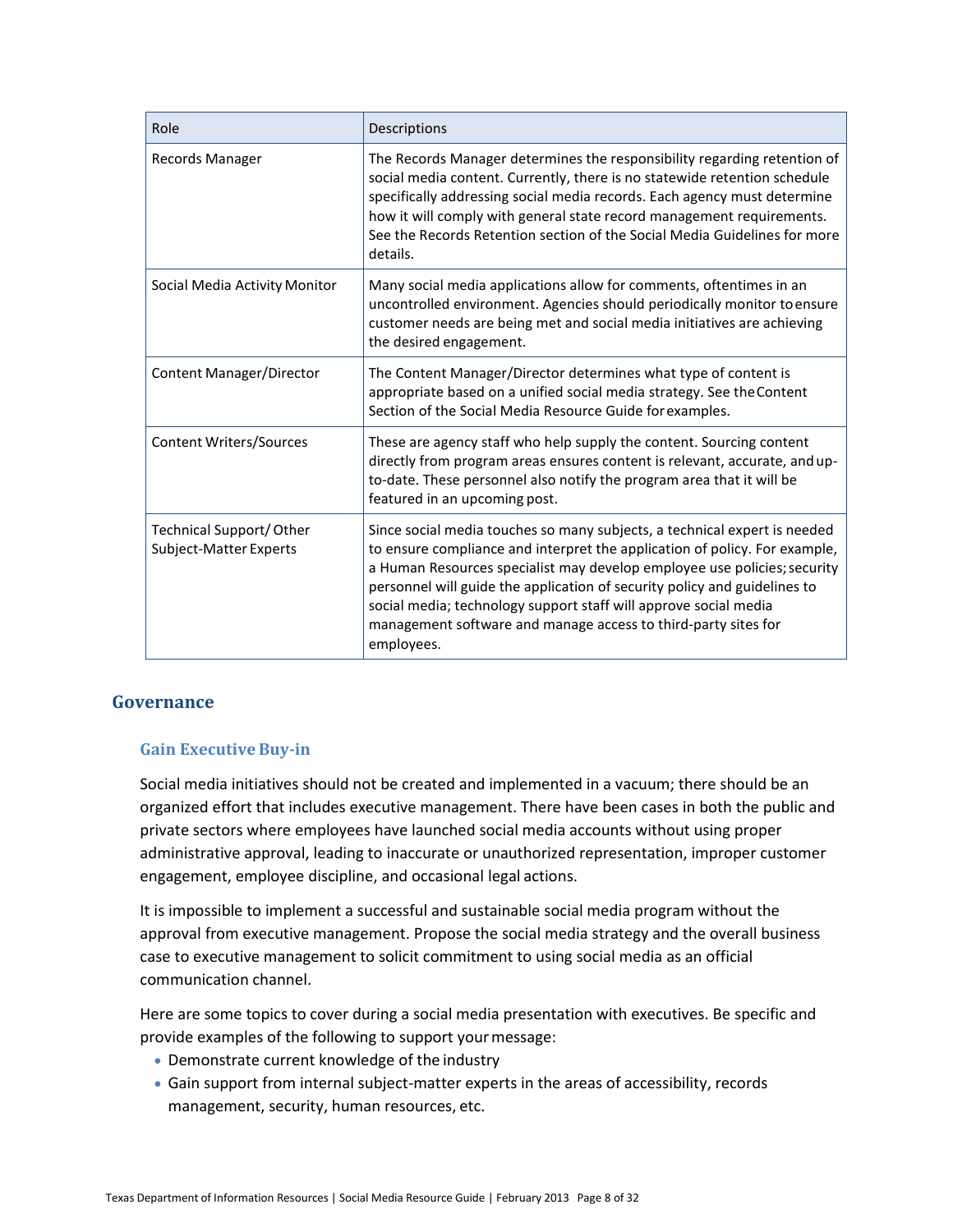

- Identify goals and measures that will benefit the agency and present its value
- Outline how the agency will mitigate potential risks in an uncontrolled environment (especially dealing with negative content)
- Get legal counsel involved early and show how social media efforts will comply with existing laws, rules, and regulations
- Show value demonstrated by other Texas agencies or similar agencies in otherstates
- Propose a detailed plan for initiation, maintenance, and growth

# **Start a Workgroup**

Due to the various subject-matter experts that need to be involved, many agencies establish workgroups to develop a social media strategy.

While the overriding purpose of the workgroup is to ensure your agency's social media strategy accomplishes its goals, the following topics are essential elements for a workgroup toconsider:

- How to develop and approve content before it gets posted
- Guidelines for when, how, and in what timeframes to respond to inquiries
- How much time to spend managing the social media applications
- How to manage the account after work hours
- Which employees will be allowed to post and by what devices
- When to explore new social media tools
- Who to connect to or follow
- Whether and how employees may engage through their personal accounts
- How to train and keep employees updated on the latest industry developments

#### **Account Management**

One question common to agencies is: Should we have one social media account or multiple accounts? For agencies that are very specific in nature and have interrelated program areas, one account is likely to be sufficient. For agencies that have very diverse programs with different goals, activities, and customer bases, multiple accounts might make it easier to streamline messagingand facilitate reaching different audiences. If the agency chooses to operate multiple social media accounts, consider assigning each account to a different content supplier.

The table below illustrates some factors to consider before deciding to use one or multiple accounts.

| Single Accounts                                                                           | <b>Multiple Accounts</b>                                                            |
|-------------------------------------------------------------------------------------------|-------------------------------------------------------------------------------------|
| Easier to manage                                                                          | Messages can be very specific and more relevant to<br>audience                      |
| Centralized message                                                                       | Might be easier for customer service                                                |
| Easier for audience to find/identify                                                      | Might require more resources                                                        |
| Good for organizations with fewer programs and/or<br>similar customers with similar needs | Good for organization with disparate programs that<br>have different customer bases |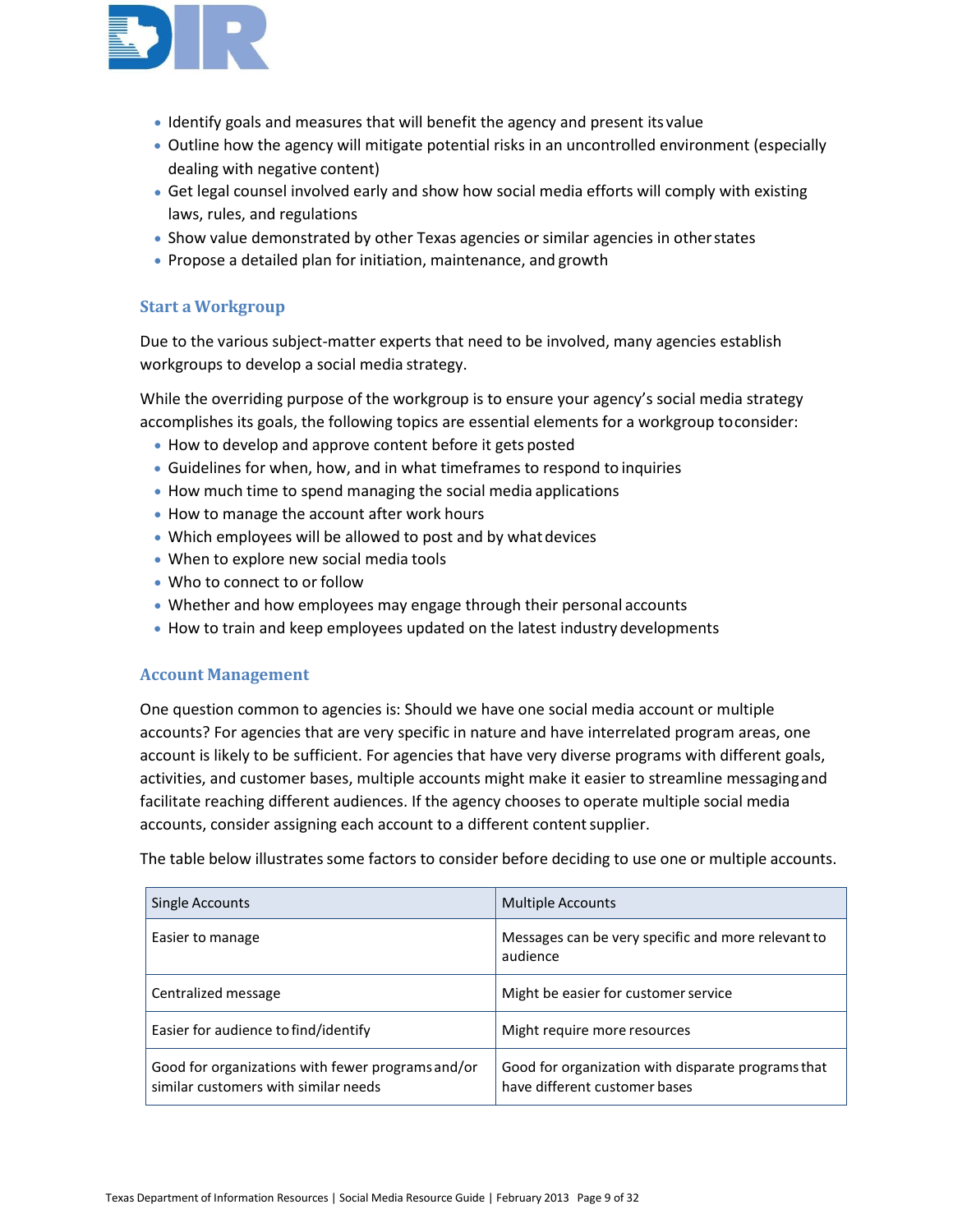#### **Stay Current**

It's important to stay current on the ever-evolving social media landscape, not for the purpose of engaging every new social media site available, but to stay ahead on the latest developments in the industry and enhance the skills needed to use evolving tools. There are many online resources dedicated to the latest social media trends and drivers.

Here are some popular websites about social media and technology:

- [www.mashable.com](http://www.mashable.com/)
- [www.techcrunch.com](http://www.techcrunch.com/)
- [www.socialmediaexaminer.com](http://www.socialmediaexaminer.com/)
- [www.howto.gov/social-media](http://www.howto.gov/social-media)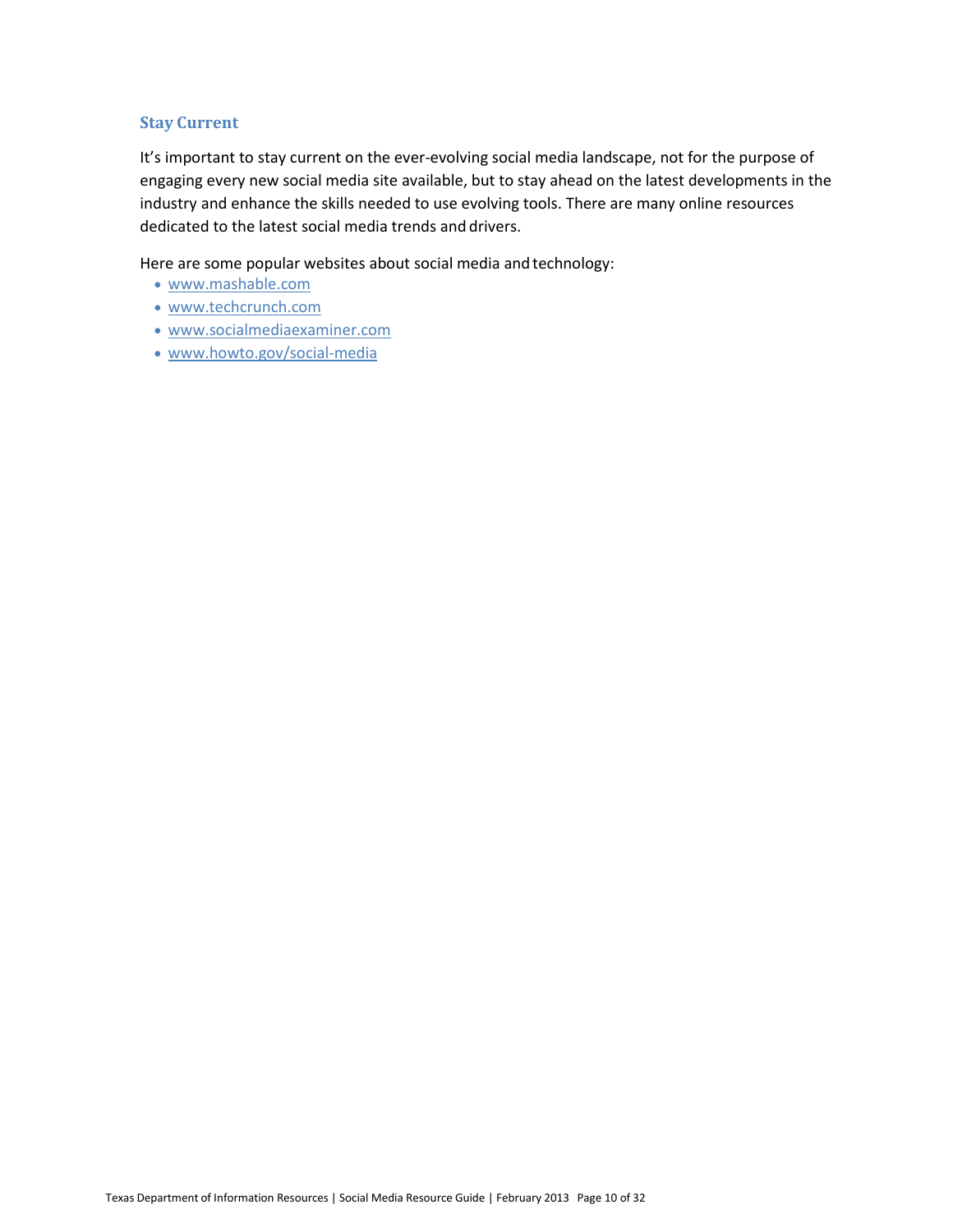

# **Social MediaGuidelines**

# **Definitions**

#### **Social Media Tool**

A software system or service provided via the Internet used to communicate and share information between people, especially affinity groups of people such as customers or constituents, where customers, constituents, or the general public are the primary creators of the information content. Examples include Facebook, Twitter, YouTube, Flickr, and GetSatisfaction.

#### **Internal Social Media Tool**

A Social Media Tool that is owned, funded or operated by or for a state agency. Internal Social Media Tools are considered "state websites" and must follow all requirements of 1 TAC 206. Examples include agency-hosted or externally-hosted and agency-dedicated instances of wikis, blogs, and learning management systems.

#### **External Social Media Tool**

A Social Media Tool built, owned, funded or operated by a commercial enterprise or nonprofit consortium that is intended for widespread use in a variety of contexts by the public users. Examples include Facebook, Twitter, YouTube, and Flickr

#### **Public Social Media Policy**

A public-facing document published by an agency that notifies the public of the policy areas that impact the public's use of agency Social Media Tools.

#### **Accessibility**

Usability of a product, service, environment, or facility by people with the widest range of capabilities.

#### **Personally Identifiable Information**

Personally identifiable information is defined in Texas Business and Commerce Code (TBCC) Chapter [521 a](http://www.statutes.legis.state.tx.us/Docs/BC/htm/BC.521.htm)s "information that alone or in conjunction with other information identifies an individual." This includes an individual's

- (a) name, social security number, date of birth, or government-issued identificationnumber;
- (b) mother's maiden name;
- (c) unique biometric data including the individual's fingerprint, voice print, or retina or iris image;
- (d) unique electronic identification number, address, or routing code; and
- (e) telecommunication access device as defined by Section 32.51, PenalCode.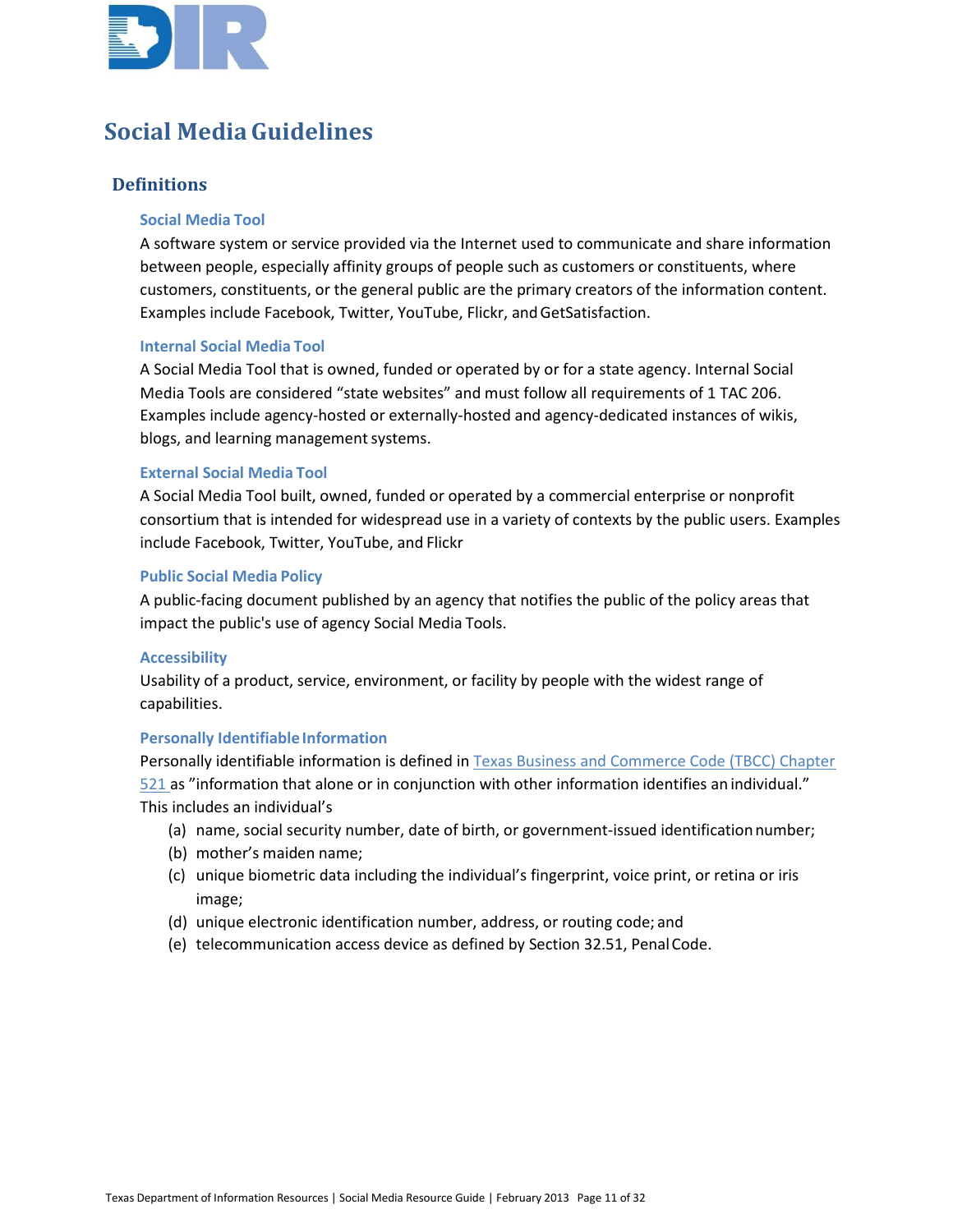#### **Sensitive Personal Information**

There are two categories of sensitive personal information defined i[n Texas Business and Commerce](http://www.statutes.legis.state.tx.us/Docs/BC/htm/BC.521.htm)  [Code \(TBCC\) Chapter](http://www.statutes.legis.state.tx.us/Docs/BC/htm/BC.521.htm) 521:

- (a) an individual's first name or first initial and last name in combination with any one or more of the following items:
	- (1) social security number;
	- (2) driver's license number or government-issued identification number; or
	- (3) account number or credit or debit card number in combination with any required security code, access code, or password that would permit access to an individual's financial account; or
- (b) information that identifies an individual and relates to
	- (1) the physical or mental health or condition of the individual;
	- (2) the provision of health care to the individual; or
	- (3) payment for the provision of health care to the individual.

## **Purpose**

The purpose of the Social Media Guidelines is to provide guidance for agencies and institutions of higher education regarding the use of Social Media Tools for official state business. These guidelines serve as a compendium of state law, Texas Administrative Code (TAC), and federal law that apply to the use of social media by Texas agencies. Although there is currently no Texas Administrative Rule that directly addresses the use of social media, there are existing rules associated with electronic information resources (EIR) that may affect the use of Social Media Tools by state agencies.

While agencies are required to comply with established rules and laws (as is indicated throughout document as "must"); this document contains additional guidance and best practices, by which compliance is encouraged by the Department of Information Resources (DIR) to maximize the benefit of social media while minimizing risk to the state (as is indicated by "should").

This document is not meant to replace current agency-specific social media policies, strategies, or guidelines; but rather, the document should be used as a reference and where appropriate, supplement an agency's current social media policy.

DIR collaborated with subject-matter experts from agencies throughout the state to produce these guidelines. Due to the evolving nature of social media, the content in this document may require periodic updates. If you have suggestions for this document, contact socialmedia@dir.texas.gov.

#### **Scope**

The guidelines apply to the use of social media for conducting official state business by Texas state agencies and institutions of higher education. The scope of the guidelines does not govern an employee's personal use of social media. Policies regarding an employee's personal use of social media are governed by each agency's human resource policies.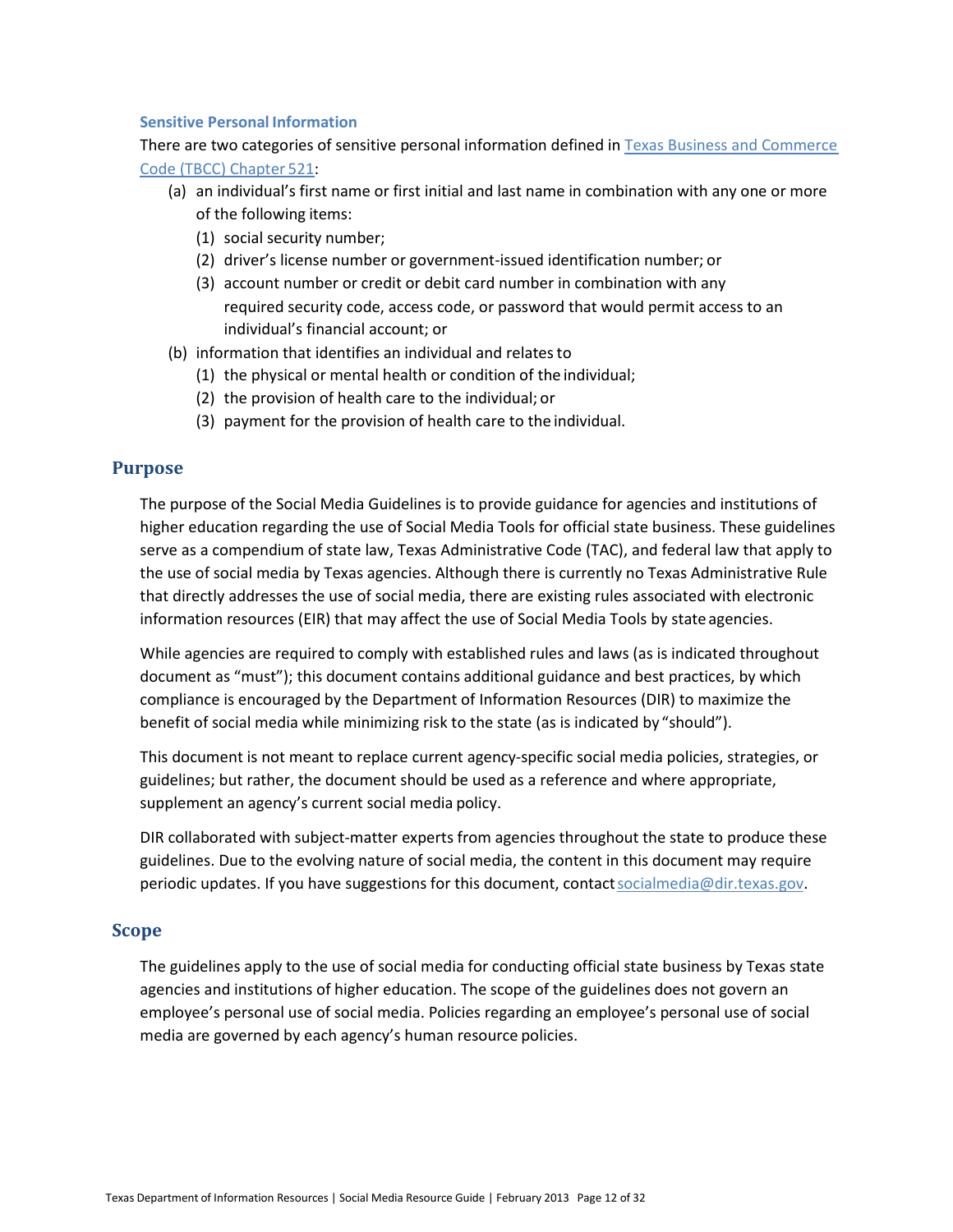

For the purpose of these guidelines, a Social Media Tool includes both tools deployed and operated by an agency (Internal Social Media Tool) and official agency social media web pages hosted on a third-party website (External Social Media Tool).

In 1 TAC 206: State Websites, a state website is defined as a "website that is connected to the Internet and is owned, funded, or operated by or for a state agency or institution of higher education, including key public entry points." While an External Social Media Tool developed and hosted by a third party is not within the scope of 1 TAC 206, an Internal Social Media Tool must adhere to 1 TAC 206. External Social Media Tools should adhere to the requirements of 1 TAC 206 to the extent possible.

# **Policy Considerations**

The decision to use Social Media Tools is a business decision based on an agency's specific needs and the appropriate scope of its use.

Certain sections in the Social Media Guidelines are internal to an agency (such as Security and Employee Use) while other sections should be communicated to the public. An agency should publish a public-facing document (Public Social Media Policy) that notifies the public of the policy areas that impact the public's use of agency Social Media Tools. At a minimum, the Public Social Media Policy should address the following:

- Privacy notification
- Moderation policy
- Linking policy
- Public Information Act (Public Information Act, Texas Government Code Chapter552)
- Third-party website policy
- Intellectual property rights and ownership

The agency's Public Social Media Policy should be available within the Social Media Tool, if possible, or on the agency's official website.

See Public Policy Notification examples on page 8.

#### **1. Accessibility**

Agencies have a legal responsibility to ensure that all electronic and information resources are accessible and usable by people with the widest range of capabilities possible.

1 TAC 206 and 1 TAC 213 describe requirements regarding accessibility of state websites and all agency EIR. External Social Media Tools may or may not be compliant to 1 TAC 206/213; however, it is the agency's responsibility to ensure that agency content is fully accessible. An agency should provide links to the external social media accessibility policies, make a good faith effort to remediate accessibility concerns for those websites, and gravitate to websites that respect EIR accessibility concerns. Ultimately, it is the agency's responsibility to ensure social media content is fully accessible.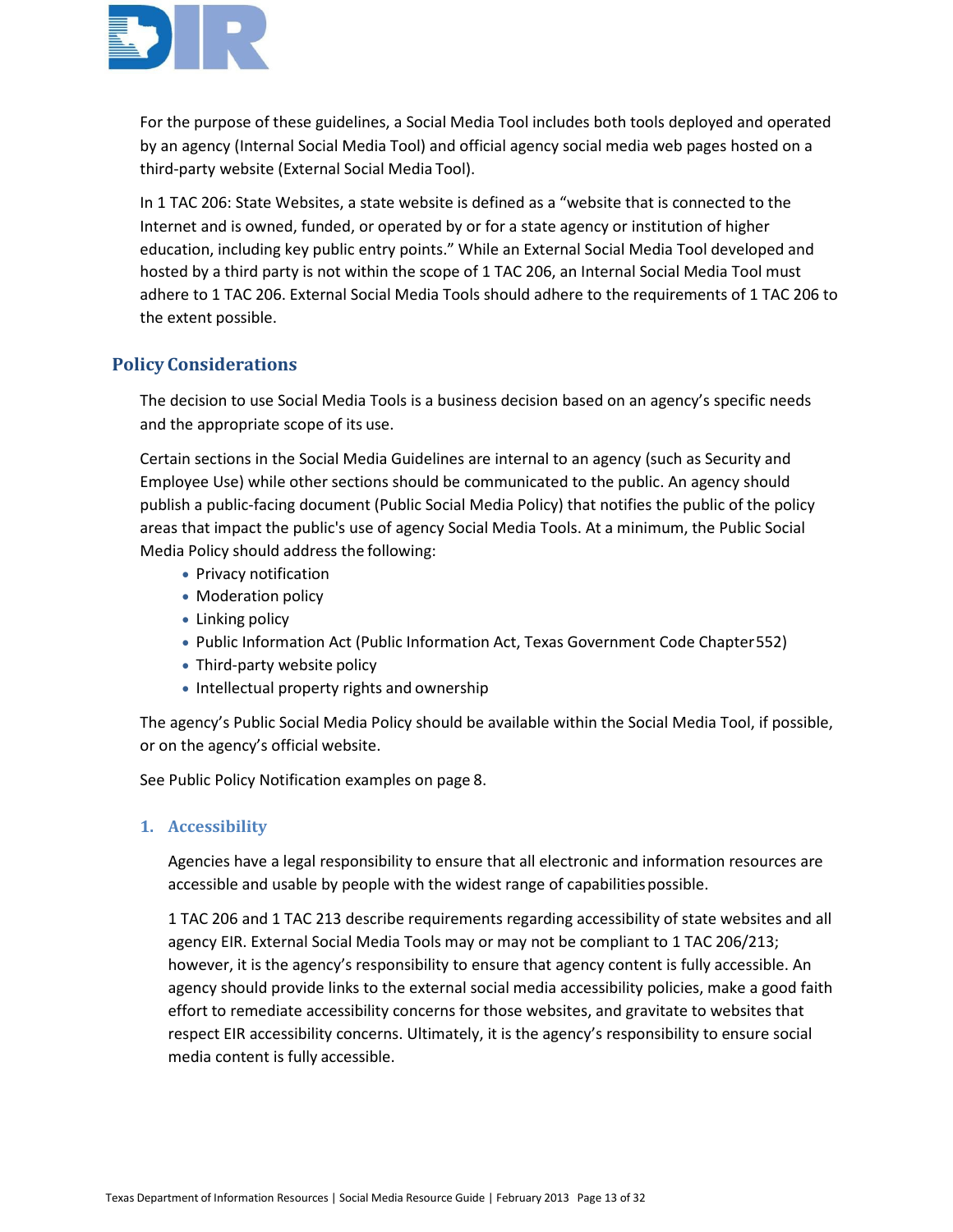Accessibility requirements apply to the content on the Social Media Tool, not the features of the tool. Therefore, if an agency does not use an inaccessible feature, it is not in violation of accessibility requirements. If an agency uses an inaccessible feature, it should employ the following or similar alternatives to ensure full compliance with the law:

- Contact the social media provider to address accessibility issues
- Provide access to duplicated social media content on an accessible communication channel
- Direct users to an alternate version of the Social Media Tool that will provide accessible content

If the agency cannot implement a reasonable alternative solution and a business need to post inaccessible content remains, an exception must be obtained in accordance with 1 TAC 213. Exceptions still require the provision of an alternate method (for example, a toll-free number or a hard copy).

#### **2. Privacy**

Only public information may be posted on social media websites. To protect a citizen's privacy, the agency's Public Social Media Policy should instruct the public to exclude Personally Identifiable Information, Sensitive Personal Information, and any other personal information protected by law from social media communications.

For information regarding the difference between Personally Identifiable Information and Sensitive Personal Information, refer to the Definitionssection.

There may be instances when Personally Identifiable Information is needed to serve thepublic. If appropriate, agencies should provide an alternate means of communication for the public to continue the conversation in a protected environment. An agency should define when Personally Identifiable Information will be deleted.

If Sensitive Personal Information or other confidential information is posted, the agency must remove it as soon as practically possible upon discovery. If the agency chooses to provide an explanation for the removal, the agency should reference the relevant section in its Public Social Media Policy. Other federal laws, rules and regulations may apply.

#### **3. Open Records Requests**

Open Records requests under the Texas Public Information Act for social media contentmust follow the agency's Open Records (or "Public Information") Requests Policy.

#### **4. Records Retention**

Content posted by the agency or the public on an agency's social media website is a state record (Government Code, Section 441.180(11)), and is subject to **State Records Retention** [requirements i](http://www.statutes.legis.state.tx.us/docs/GV/htm/GV.441.htm)n Government Code Chapter 441, Subchapter L,441.180-205.

To manage compliance, agencies may consider common exceptions to State Records Retention Requirements in developing social media content strategy. Two common exceptions are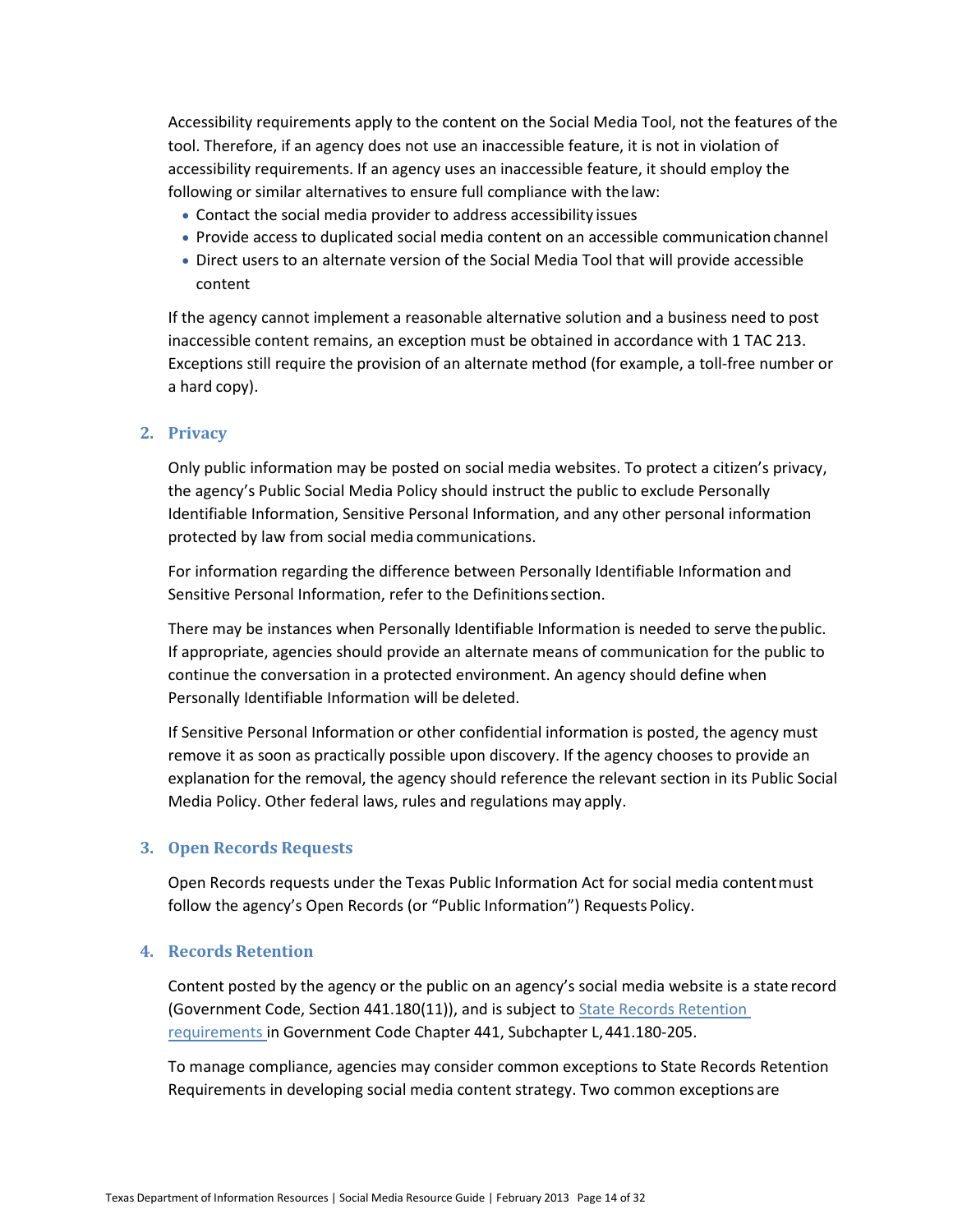

- **Duplicate content**, which is content that is duplicated from another source. (Government Code, Section 441.180(11))
- **Transitory information** is a record of "temporary usefulness that are not an integral part of a records series of an agency, that are not regularly filed within an agency's recordkeeping system, and that are required only for a limited period of time for the completion of an action by an official or employee of the agency or in the preparation of an on-going records series." (13 TAC 6.10 and 13 TAC 6.91(8))

An agency may be prohibited from deleting social media records, regardless of its established records retention policy, if the record is the subject of legal claims or actions (Government Code, Section 441.187). In addition, state and federal courts require the preservation of relevant records if a judicial or administrative action is reasonably foreseeable, even if such action is not yet initiated.

## **5. Security**

In its usage of social media, an agency must comply with its own IT security policies, standards, and guidelines.

## **6. Third-Party Website Policies and Terms of Service**

Before creating an account with a Social Media Tool, an agency should review and accept the provider's terms of service. The decision to accept a provider's terms of service is the responsibility of each agency—the state does not accept the terms on behalf of all state agencies. Each agency should review these terms and determine whether the risks stemming from the provider's terms are acceptable.

Agencies may negotiate with a social media provider directly to obtain agency-specific terms of service. If an agency is able to negotiate more favorable terms, please notify [socialmedia@dir.texas.gov.](mailto:socialmedia@dir.texas.gov)

If possible, an agency will inform users that the External Social Media Tool is hosted by a third party and the use of the website is governed by the social media provider's own policies and by any additional policies as set forth by the agency or institution.

There is currently a nationwide effort led by the National Association of State Chief Information Officers (NASCIO) to negotiate a state and local government-specific terms of service with several popular social media providers. To date, Facebook has negotiated a special terms of service for state and local government entities that can be viewed [here.](https://www.facebook.com/terms_pages_gov.php)

YouTube has also agreed to terms for state government, but requires an application process through the State Chief Information Officer. Contac[t socialmedia@dir.texas.gov f](mailto:socialmedia@dir.texas.gov)or more information.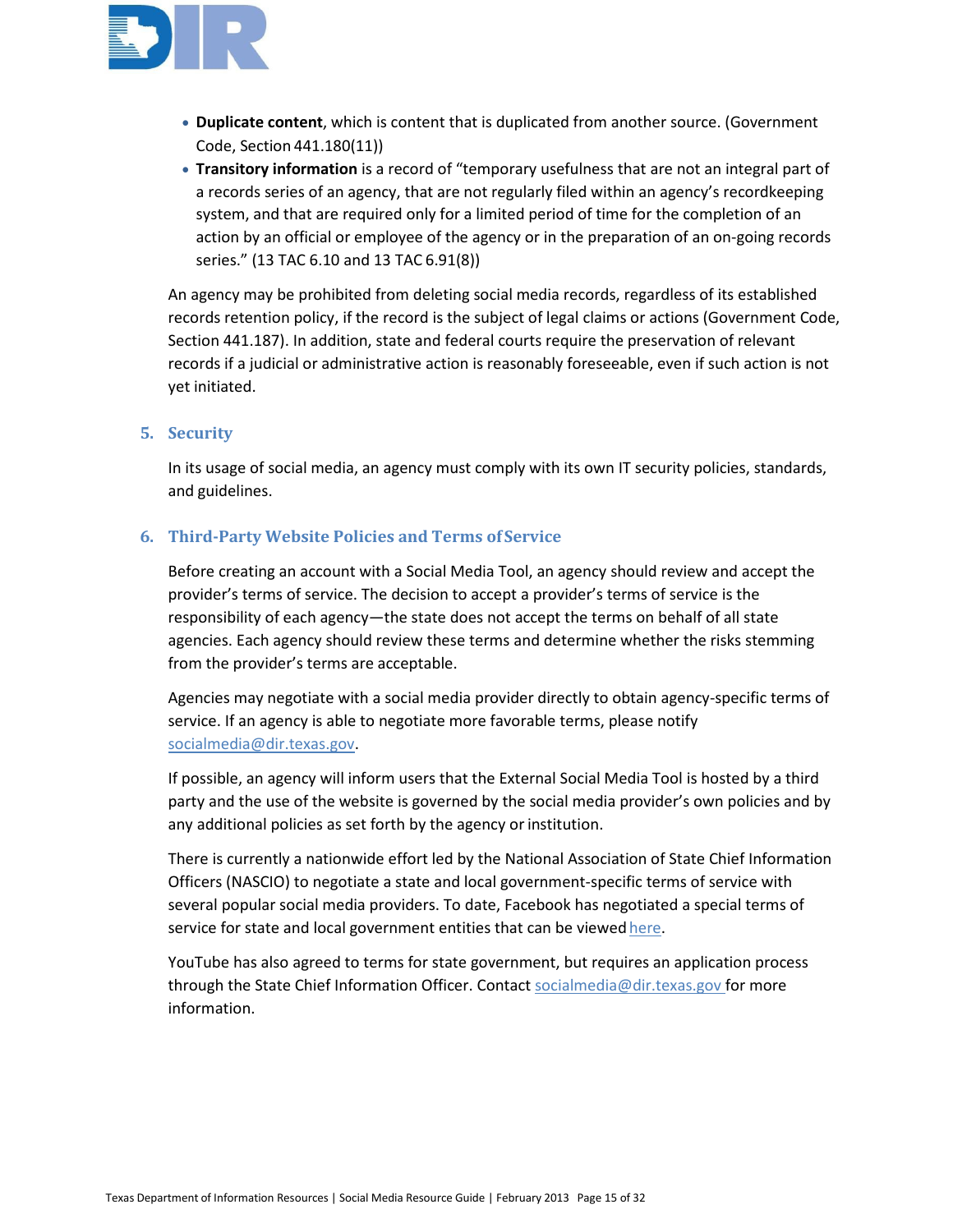#### **7. Moderation and Monitoring**

An agency must first determine if it will allow public comments on their social media websites. If an agency allows public comments, then such content should be monitored regularly by the agency; however, the means and frequency by which an agency monitors its social media content is determined by the agency. Monitoring may be active or passive at the agency's discretion.

If an agency chooses to monitor, it is the agency's responsibility to determine the extent of moderation. There may be instances where an agency chooses to moderate posted content by deleting all or part of a post. The extent to which an agency limits or restricts speech requires careful consideration, including the application of the First Amendment to the U.S. Constitution. The criteria for removing, rejecting, or disavowing public content should be determined by each agency and communicated to the public in its Public Social Media Policy.

An agency is not required to provide an explanation for removing content, but may choose todo so. Removal of content does not preclude retention based on an agency's records retention policy.

#### **8.** Intellectual Property Rights and Ownership

Social media content may sometimes include photographs, audio, or video. An agency must ensure that it has the right to post all social media content and is not infringing on the intellectual property rights of others. Due to the functional nature of certain Social Media Tools, a Twitter "retweet" or Facebook "share" automatically provides attribution to the originalpost. [1 TAC 206.54\(1\) p](http://texreg.sos.state.tx.us/public/readtac$ext.TacPage?sl=R&app=9&p_dir=&p_rloc=&p_tloc=&p_ploc=&pg=1&p_tac=&ti=1&pt=10&ch=206&rl=54)rovides rules regarding the "copying and use of information by website owners linking to state agency sites." Adherence to this rule will ensure an agency is compliant with requirements related to intellectual property rights and ownership.

Intellectual property rights of content provided by the public will be governed by federal copyright law, the terms of service of the social media provider, and the agency's copyright policies.

The Digital Millennium Copyright Act (DMCA) provides for a limitation of liability for alleged copyright infringement. To comply with the Online Copyright Infringement Liability Limitation Act of the Digital Millennium Copyright Act, agencies must include a notice of policy and contact information for its appointed copyright agent.

#### **9. Employee Use**

This section addresses agency employees' use of social media in connection with their agency position or as a part of their official job duties. When using social media in any fashion connected to their agency position or job duties, and when presenting oneself in a social media setting as an agency representative, agency employees must comply with applicable agency policies governing employee behavior and acceptable use of electronic and information resources.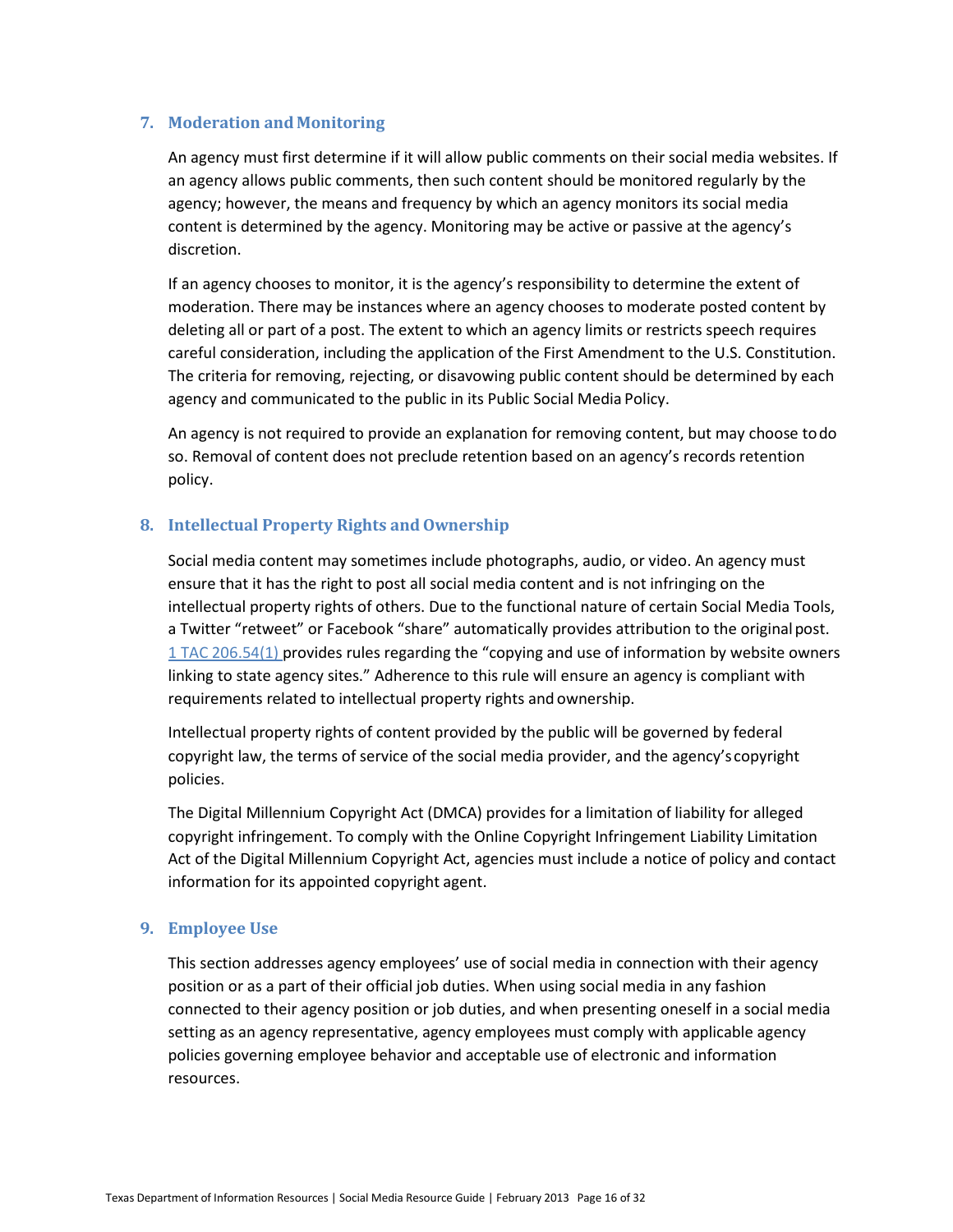

All information posted on agency Social Media Tools by an employee under the above described conditions should adhere to the agency's professional conduct and employee ethics policies.

#### **10. Linking**

1 TAC 206 outlines the policies for linking to and from state agency websites, including Private Social Media Tools. Although Public Social Media Tools are not state websites, agencies are encouraged to adhere to 1 TAC 206 on their social media websites, whenpossible.

An agency should disclose a public-facing Linking Policy that extends to agency content on Social Media Tools.

## **References**

- [Texas Administrative Code, Title 1, Chapter](http://texreg.sos.state.tx.us/public/readtac$ext.ViewTAC?tac_view=4&ti=1&pt=10&ch=206) 206
- [Texas Administrative Code, Title 1, Chapter](http://texreg.sos.state.tx.us/public/readtac$ext.ViewTAC?tac_view=4&ti=1&pt=10&ch=213) 213
- [Texas Business and Commerce Code, Chapter](http://www.statutes.legis.state.tx.us/Docs/BC/htm/BC.521.htm) 521
- [Texas Government Code, Chapter 441, Subchapter L,](http://www.statutes.legis.state.tx.us/docs/GV/htm/GV.441.htm) 441.180-205
- [Texas Government Code, 441.180](http://www.statutes.legis.state.tx.us/docs/GV/htm/GV.441.htm) (11)
- [Texas Government Code,](http://www.statutes.legis.state.tx.us/docs/GV/htm/GV.441.htm) 441.187
- [Public Information Act, Government Code Chapter552](http://www.statutes.legis.state.tx.us/Docs/GV/htm/GV.552.htm)
- [Copyright Act of 1976 \(](http://www.copyright.gov/title17)including the Digital Millennium Copyright Act)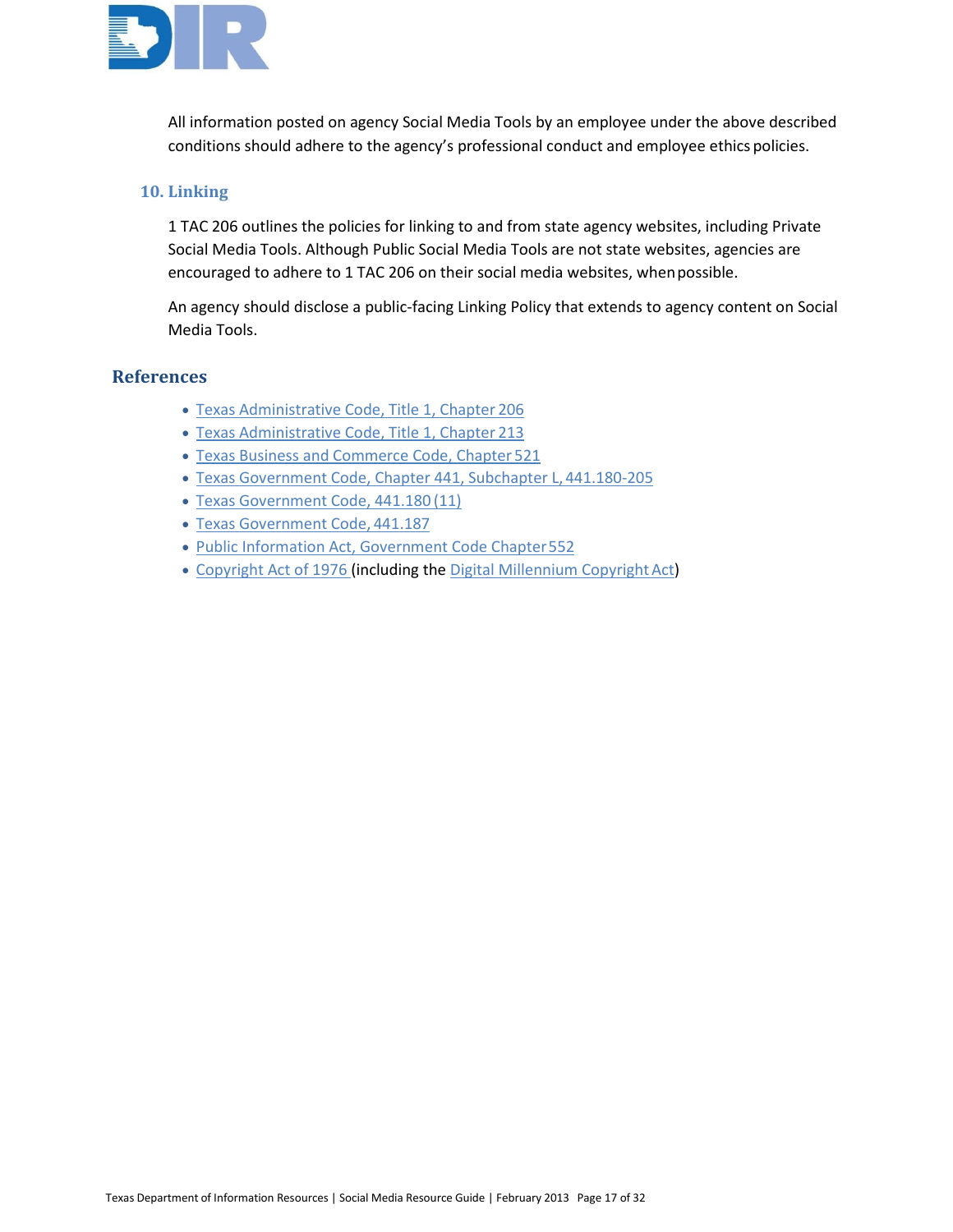# **Public Policy Notification – AgencyExamples**

## **1) University of Texas Health Science Center at San Antonio**

#### **Public Policy Notification**

The Health Science Center recognizes the importance of communicating with the publiconline, including through social media. This document gives information to members of the public regarding the Health Science Center's use of online tools and social media, as required by State of Texas policies.

## **Privacy Notification**

Posts and comments on this and other social media channels operated by the Health Science Center are public and may be viewed by all visitors. Therefore, visitors should be careful about posting any private or personally identifiable information and limit such information to the minimum necessary to communicate their message.

If you need to include private or personally identifiable information in your communications with the Health Science Center, please let us know that you'd like us to contact you privately and we will follow up with you by email, telephone, or other one-to-onecommunication.

Postings on Health Science Center social media channels that include sensitive personal information are subject to removal, unless the subject of the information has given express consent for the disclosure of that information.

#### **Moderation Policy**

The posts and comments on all Health Science Center social media channels will be monitored and moderated regularly.

A posting or comment may be removed from a Health Science Center social media channel ifit

- is off-subject or out of context
- contains obscenity
- contains sensitive personal information
- contains offensive terms that target protected classes
- is threatening, harassing, or discriminatory
- incites or promotes violence or illegal activities
- contains information that could reasonably be construed to compromise publicsafety
- advertises or promotes a commercial product, service, or any entity orindividual
- promotes or endorses political campaigns or candidates

Health Science Center employees who monitor and moderate content on social media channels are not required to provide an explanation for removing content, but may choose to doso.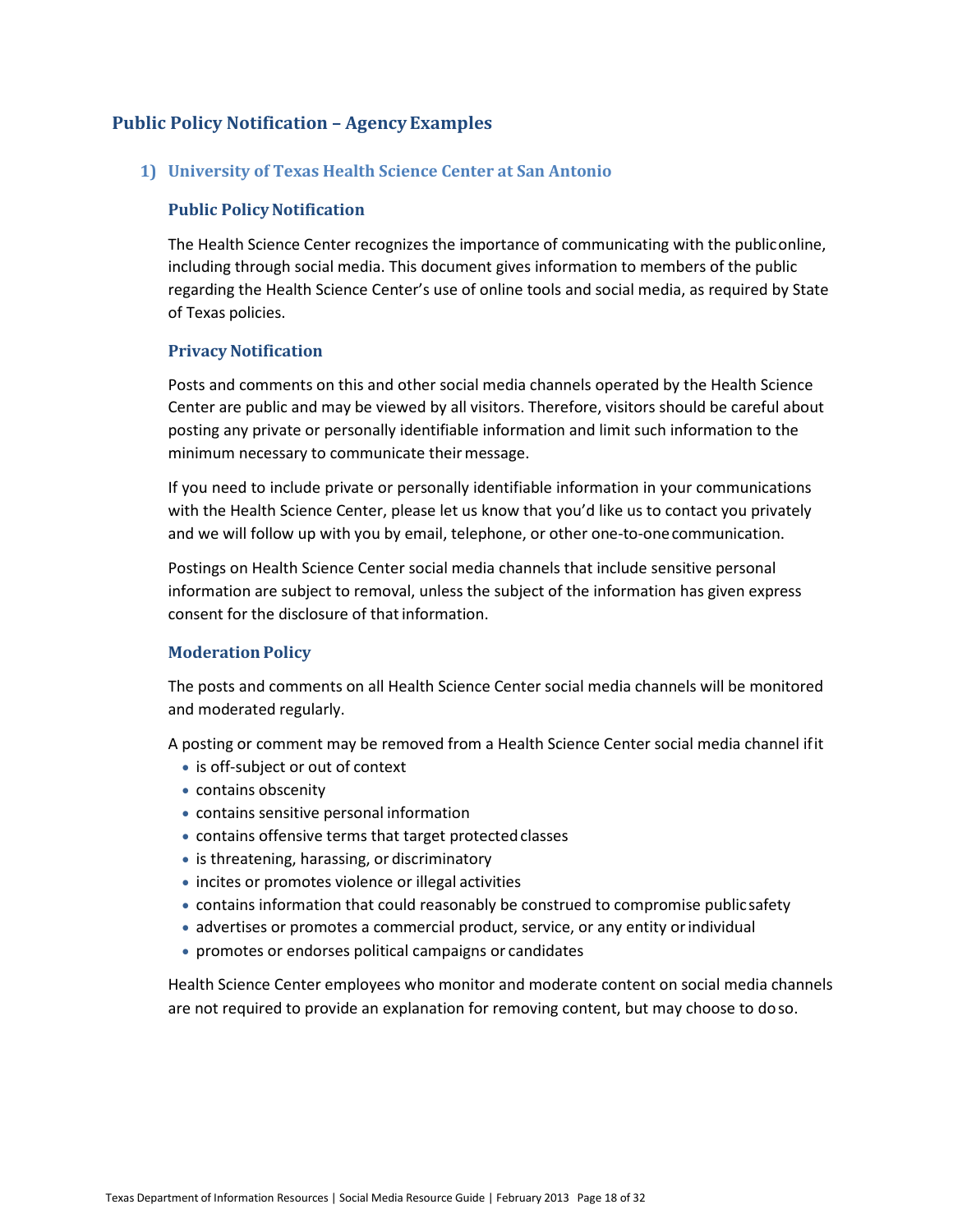

# **Linking Policy**

Links from websites or social media channels affiliated with The UT Health Science Center at San Antonio to any other websites do not constitute or imply university endorsement of those sites, their content, or products and services associated with thosesites.

Although social media tools are not clearly defined as state websites, individuals linking to or from University-related social media channels are strongly encouraged to adhereto 1 TAC 206.73 and SRRPUB11 from the Department of Information Resources when constructing those links.

# **Third-Party Website Policy**

The social media tools employed by the Health Science Center are hosted by third parties, and the use of those sites is governed by the social media providers' own policies, such as their respective privacy policies and terms of service.

Examples include

- Facebook  $-$  privacy policy and terms of service
- $\bullet$  Flickr privacy policy and terms of service
- Google + privacy policy and terms of service
- $\bullet$  Tumblr privacy policy and terms of service
- Twitter  $-$  privacy policy and terms of service
- YouTube  $-$  privacy policy and terms of service

#### **Intellectual Property Rights and Ownership**

The UT Health Science Center at San Antonio respects the rights of all copyright holders, and therefore, it has adopted and implemented a policy that provides for the removal of material that infringes the rights of copyright holders. If you believe that your work has been copied in a way that constitutes copyright infringement, please provide the University's Copyright Agent the following information required by the Online Copyright Infringement Liability Limitation Act of the Digital Millennium Copyright Act, 17 U.S.C. 512:

- A physical or electronic signature of a person authorized to act on behalf of the owner of an exclusive right that is allegedly infringed;
- Identification of the copyright work claimed to have been infringed, or, ifmultiple copyrighted works at a single online site are covered by a single notification, a representative list of such works at that site;
- Identification of the material that is claimed to be infringing or to be the subject of infringing activity and that is to be removed or access to which is to be disabled, and information reasonably sufficient to permit us to locate thematerial;
- Information reasonably sufficient to permit us to contact the complainingparty;
- A statement that the complaining party has a good-faith belief that use of the material in the manner complained of is not authorized by the copyright owner, its agent, or thelaw; and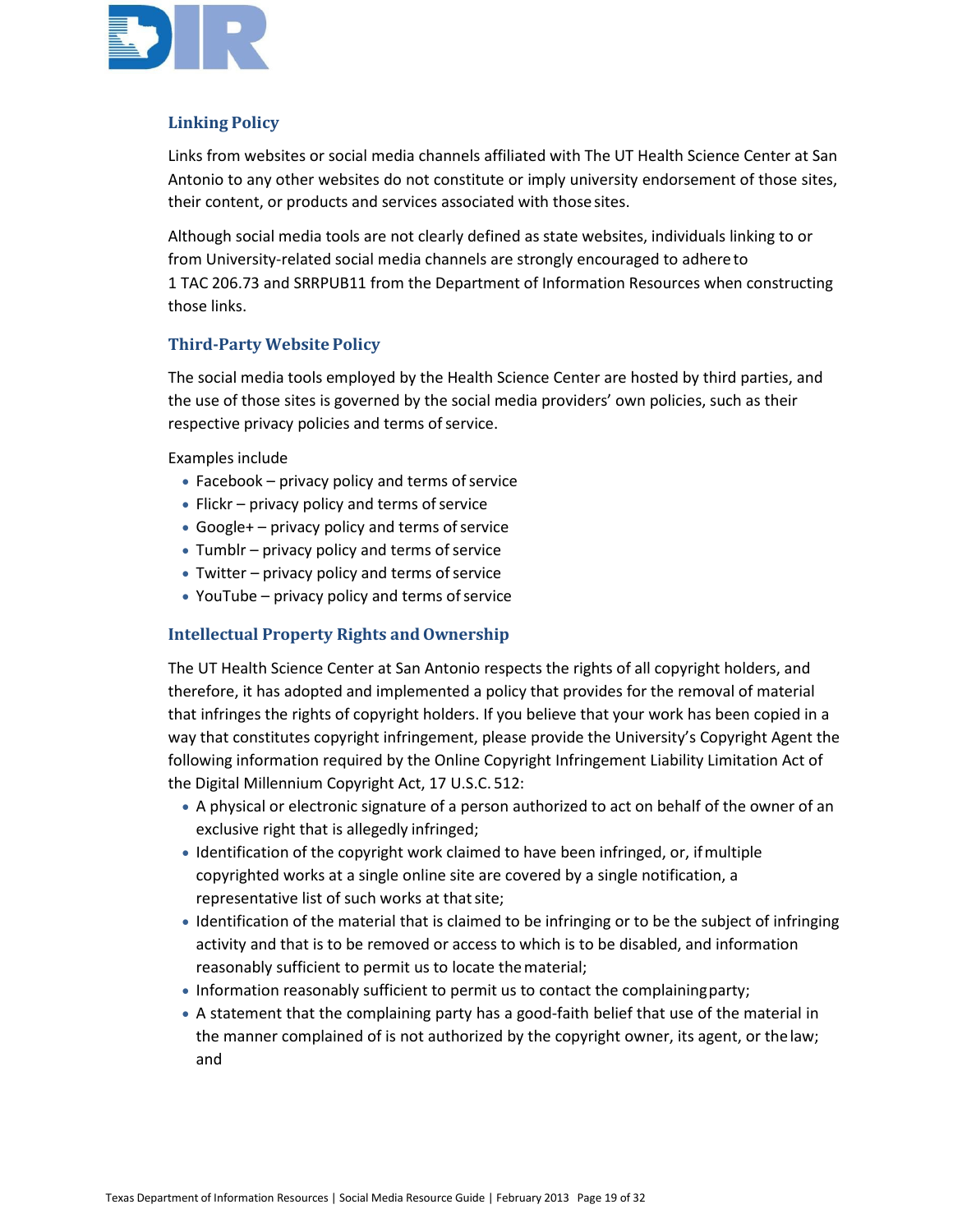• A statement that the information in the notification is accurate, and under penalty of perjury, that the complaining party is authorized to act on behalf of the owner of an exclusive right that is allegedly infringed.

For copyright inquiries please contact the University's Copyright Agent: [Gary Sertich,](mailto:sertich@uthscsa.edu) Office of Legal Affairs.

## **2) [Texas.gov](http://www.texas.gov/en/about/Pages/policies.aspx) Policies**

# **Accessibility – Agency Examples**

## **1) Texas Department of Licensing and Registration(TDLR)**

TDLR is committed to making its website accessible to all users. To make the site more accessible, we include several features designed to improve accessibility for users with disabilities. Some of these features are described below.

A descriptive text equivalent is provided for images and other non-text elements, aiding users who listen to the content of the site by using a screen reader, rather than reading the site. Skip tags are employed to allow readers to skip beyond redundant content, such as page headers. Clear and predictable navigation is provided throughout thewebsite.

Major reports and other publications that are on the website are generally available in HTMLor other accessible formats. Some reports and documents are available on the website as Adobe Acrobat PDF files. We are in the process of ensuring that legacy PDF documents are made accessible if possible, and that new PDF documents are published in an accessibleformat.

Formatting, functionality and development of content for the website is performed with the intention of conforming to the requirements of Web Content Accessibility Guidelines(WCAG) 2.0.

The Texas Department of Licensing and Regulation is committed to making its website accessible according to the requirements found in 1 TAC 206/213. To improve the accessibility of our website, we test any major redesign with screen readers and other tools. The results of these reviews are incorporated into the website. We currently use a variety of industry-standard tools for site validation, and it is our goal to achieve the highest level of accessibility attainable.

TDLR welcomes comments on how to improve the site's accessibility for users with disabilities.If you use assistive technology and the format of any material on our website interferes with your ability to access the information, please contact [TDLR.](mailto:access@license.state.tx.us) To enable us to respond in a manner most helpful to you, please indicate the nature of your accessibility problem, the preferred format in which to receive the material, the web address of the requested material, and your contact information.

Additional information about accessibility programs in Texas is available from the [Governor's](http://www.governor.state.tx.us/disabilities)  [Committee on People with](http://www.governor.state.tx.us/disabilities) Disabilities.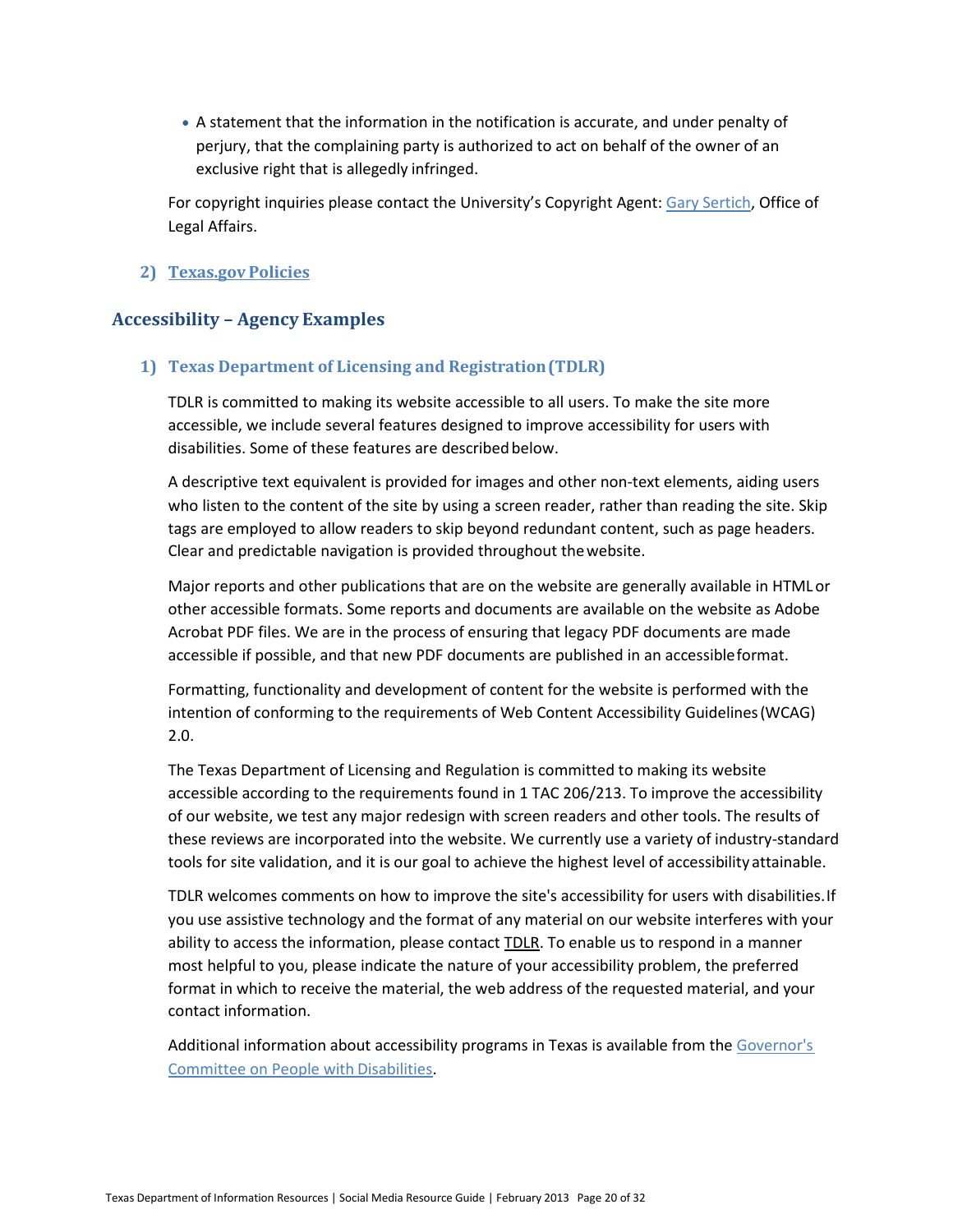

# **Records Retention – Agency Examples**

## **1) Department of Information Resources(DIR)**

Communications (messages, posts, photographs, videos, and other formats) submitted or received using Social Media Tools are considered public records and are subject to State Records Retention requirements. Social media communications will be classified as the record series titled "Social Networking Communications" as defined in the DIR Records Retention Schedule.

Suspension of Records Disposition (Legal Holds): Notwithstanding the record retention of content applicable to Social Media Tools, a state record may not be destroyed if any litigation, claim, negotiation, audit, open records request, administrative review, or other action involving the record is initiated before the expiration of a retention period for the record set by theTexas State Library and Archives Commission or in the approved records retention schedule of the agency until the completion of the action and the resolution of all issues that arise from the action, or until the expiration of the retention period, whichever is later (Texas Government Code (TGC), 441.187).

Content on a Social Media Tool that meets the TGC 441.180 (11) definition of a state record and is not a duplicate record, transitory, or retained elsewhere must be captured by the Administrator and maintained for the full retention period of the appropriate record series. The program area will be responsible for selecting the method of record archiving and purging subject to approval by the DIR Records Management Officer.

# **Moderation and Monitoring – AgencyExamples**

#### **1) Texas Workforce Commission (TWC)**

To protect confidentiality, factuality, and avoid harassing or other inappropriate language or comments, all incoming posts will be monitored by designated TWC staff beforeposting. Comments that are in compliance with the terms issued above will not be edited for content, typos, spelling or grammatical errors.

When monitoring a social media site that allows posted comments, TWC will notpublish comments that disregard agency social media site policy including those commentsthat

- are clearly off-topic;
- contain confidential or personal information;
- include copyright violations;
- include profanity, racist, sexist, or derogatory content;
- present partisan political views;
- endorse any type of commercial product or service;
- contain fraudulent or harassing material; or
- appear to be or contain any type of SPAM or disseminated-in-mass content.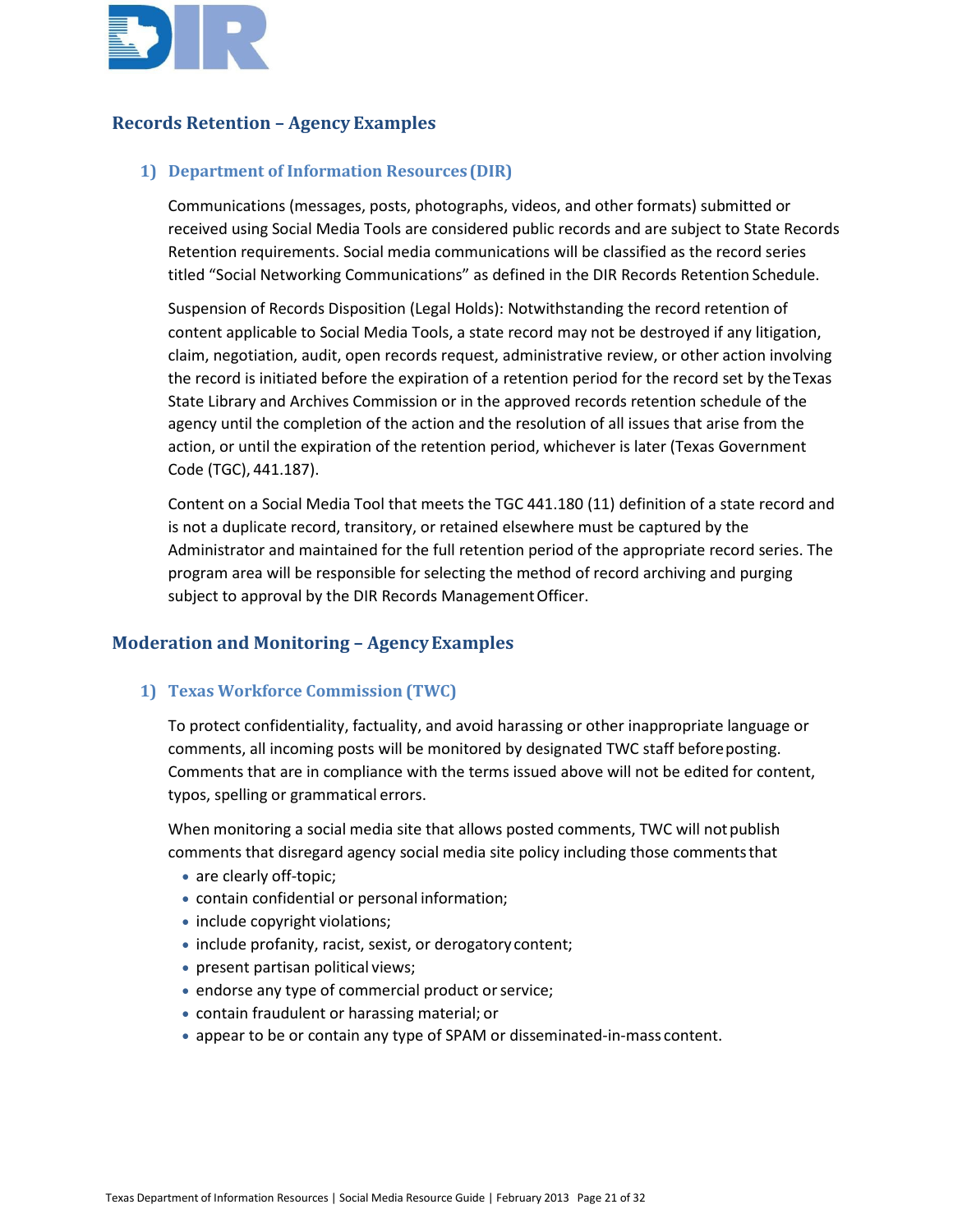The responsibility for comment review and approval will be granted to individuals authorized by the TWC Communications Department, the Director of External Relations, and the Executive Director.

## **2) Texas Department of Licensing and Regulation(TDLR)**

TDLR's social media initiative is an extension of its commitment to communicate openly with its customers in the way they prefer. The purpose of TDLR's social media pages is to facilitate conversations that benefit you and the agency alike.

While we encourage your participation on our social media pages, please keep your postings family friendly. We ask that you follow our posting guidelines. If you do not comply, your post will be removed.

- We do not allow graphic, obscene, explicit or racial comments or submissions, nor do we allow content that is abusive, hateful or that may be perceived as defamatory toward anyone or any organization, such as a licensee, an elected official and/or a TDLRemployee.
- We do not allow solicitations or advertisements. This includes promotion or endorsement of any financial, commercial or non-governmental agency.
- We do not allow attempts to defame or defraud any financial, commercial or nongovernmental agency.
- We do not allow postings that suggest or encourage illegal activity.
- We do not allow posts that could compromise TDLRinvestigations.
- You participate at your own risk, taking personal responsibility for your comments, your photos, your username and any information provided.
- Users who repeatedly violate the posting policy may be blocked from TDLR's Facebookpage.

TDLR's social media pages are intended to make communication easier but they are not the appropriate venue for complaints about a specific individual, business or organization. We do not allow these types of complaints on TDLR's social media pages. Instead, please use these resources:

- Submit license violation complaints [here.](https://www.license.state.tx.us/Complaints/)
- Submit complaints about a specific TDLR employee, commissioner or advisory board member to TDLR's customer relations representative, Stephen Bruno, by phone at (512) 463-7574 or [email.](mailto:stephen@license.state.tx.us)

#### **3) University of Houston (UH)**

UH is committed to fostering a learning environment that allows for freedoms of speech and expression in accordance with the First Amendment to the U.S. Constitution (See [MAPP](http://www.uh.edu/mapp/13/130101.pdf)  13.01.01 - [Freedom of Expression\)](http://www.uh.edu/mapp/13/130101.pdf). Please be aware, however, that UH will not tolerate any activity or posting that loses First Amendment protection such as any unlawful, obscene (as commonly defined by applicable federal and Texas law), or defamatory activityor posting. UH reserves the right to remove any such posting withoutnotice.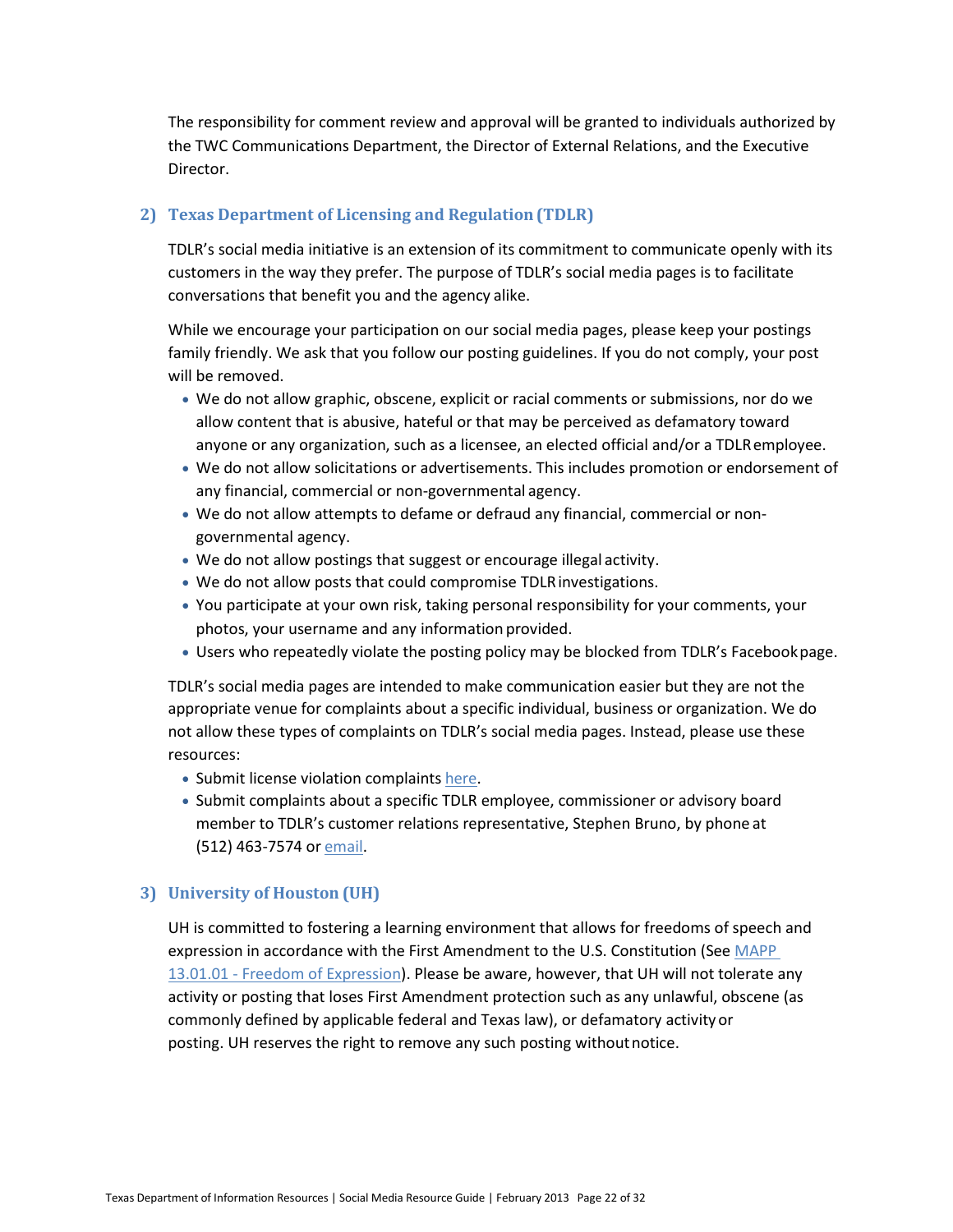

# **Intellectual Property Rights and Ownership – AgencyExamples**

## **1) Teacher Retirement System of Texas (TRS)**

All TRS employees shall comply with the rules regarding copying and use of information by website owners linking to state agency sites (1 TAC 206.54) as it pertains to protected intellectual property.

Authorized administrators may submit photographs, audio or video to TRS' social media presence. TRS must have the right to post the content. Intellectual property rights of content provided by the public will be governed by TRS' Terms of Service and Use Policy (For Copyright Protections) or the terms of services of the third-party social media provider.

TRS respects the rights of all copyright holders and has adopted and implemented a policy that provides for the termination in appropriate circumstances of users and account holders, including employees and authorized administrators, who repeatedly infringe the rights of copyright holders or violate this policy. TRS' Terms of Service and Use Policy (For Copyright Protections) is located on the TRS website.

#### **2) Texas.gov**

Any trademarks that appear on this site are the property of their respective owners who may or may not be affiliated with, connected to, or sponsored by Texas.gov.

Texas.gov respects the rights of all copyright holders, and therefore, Texas.gov has adoptedand implemented a policy that provides for the termination in appropriate circumstances of users and account holders who infringe the rights of copyright holders. If you believe that your work has been copied in a way that constitutes copyright infringement, please provide Texas.gov's Copyright Agent the following information required by the Online Copyright Infringement Liability Limitation Act of the Digital Millennium Copyright Act, 17 U.S.C.512:

- 1. A physical or electronic signature of a person authorized to act on behalf of the owner of an exclusive right that is allegedly infringed;
- 2. Identification of the copyright work claimed to have been infringed, or, ifmultiple copyrighted works at a single online site are covered by a single notification, a representative list of such works at that site;
- 3. Identification of the material that is claimed to be infringing or to be the subject of infringing activity and that is to be removed or access to which is to be disabled, and information reasonably sufficient to permit us to locate thematerial;
- 4. Information reasonably sufficient to permit us to contact the complainingparty;
- 5. A statement that the complaining party has a good-faith belief that use of the material in the manner complained of is not authorized by the copyright owner, its agent, or the law; and
- 6. A statement that the information in the notification is accurate, and under penalty of perjury, that the complaining party is authorized to act on behalf of the owner of an exclusive right that is allegedly infringed.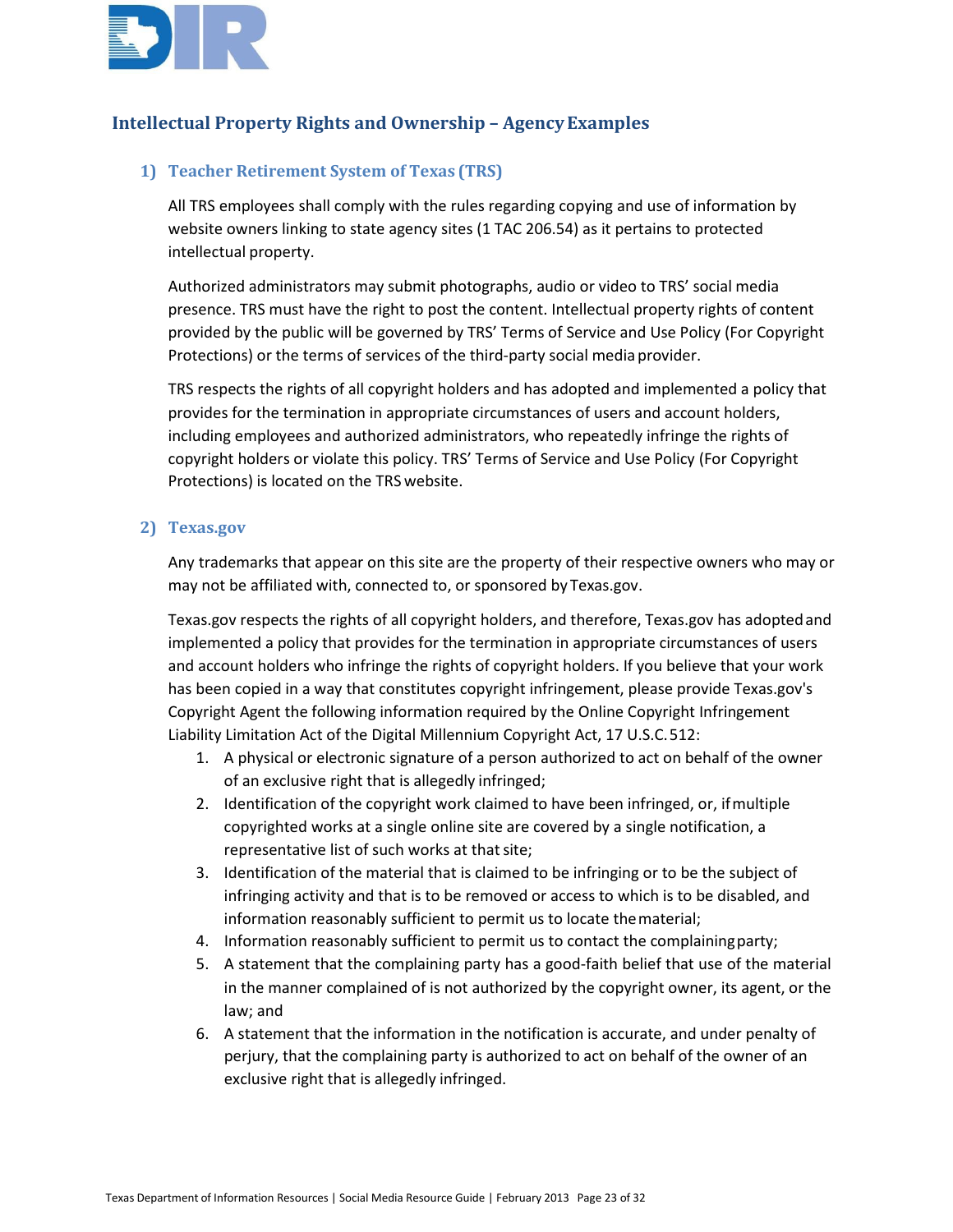For copyright inquiries please contact [Texas NICUSA,](mailto:copyrightagent@egov.com) LLC.

# **Employee Use – Agency Examples**

## **1) Texas Workforce Commission (TWC)**

Designated employees representing TWC must maintain a high level of ethical conduct and professional decorum. Individuals authorized by TWC to post on social media sites shall present information that is accurate, relevant and factual, following professional standards for grammar, spelling and clarity and must avoid jargon and obscure terminology, or acronyms that could discredit TWC.

TWC employees must recognize that content and messages posted on social media are public and official TWC communications. Social media usage must adhere to all other TWC communication policies, including news media policy, as defined in the TWC External Relations manual.

Employees may not use either department social media accounts or their own personal social media accounts to reveal confidential information obtained through their official responsibilities as an employee of TWC.

Individuals authorized by the agency to post official TWC information shallnot

- post information directly related to ongoing investigations, negotiations, and/or matters that are confidential or privileged by law;
- lobby or post politically partisan comments;
- imply, or post information that would give an ordinary member of the public the impression, that the communication represents the views or positions of TWC unless expressly authorized to do so; or
- post information that
- could reasonably be expected to generate controversy and/or disruption at TWC or theLWDBs;
- impedes the general performance and operation of TWC and/or the LWDBs; or
- affects working relationships necessary to the proper functioning of TWC and/or theLWDBs.

# **2) Teacher Retirement System of Texas (TRS)**

All TRS employees are expected to use professional judgment and exercise caution regarding any external communications, including the use of TRS' social networking sites (see the TRS Staff External Communications Policy). Use of TRS information resources for the incidental personal use of social networking sites is permitted as authorized under the TRS Information Security Manual (ISM), Section 3.0. Definitions of certain non-permissible content such as that which is confidential or sensitive are also included in the ISM.

TRS employees may comment on TRS' social media presence with the following restrictions:

- Employees may post only public, factual information and other permissiblecontent.
- TRS employees do not have to identify themselves as employees when commenting on TRSrelated postings; however, if employees do identify themselves as a TRSemployee, they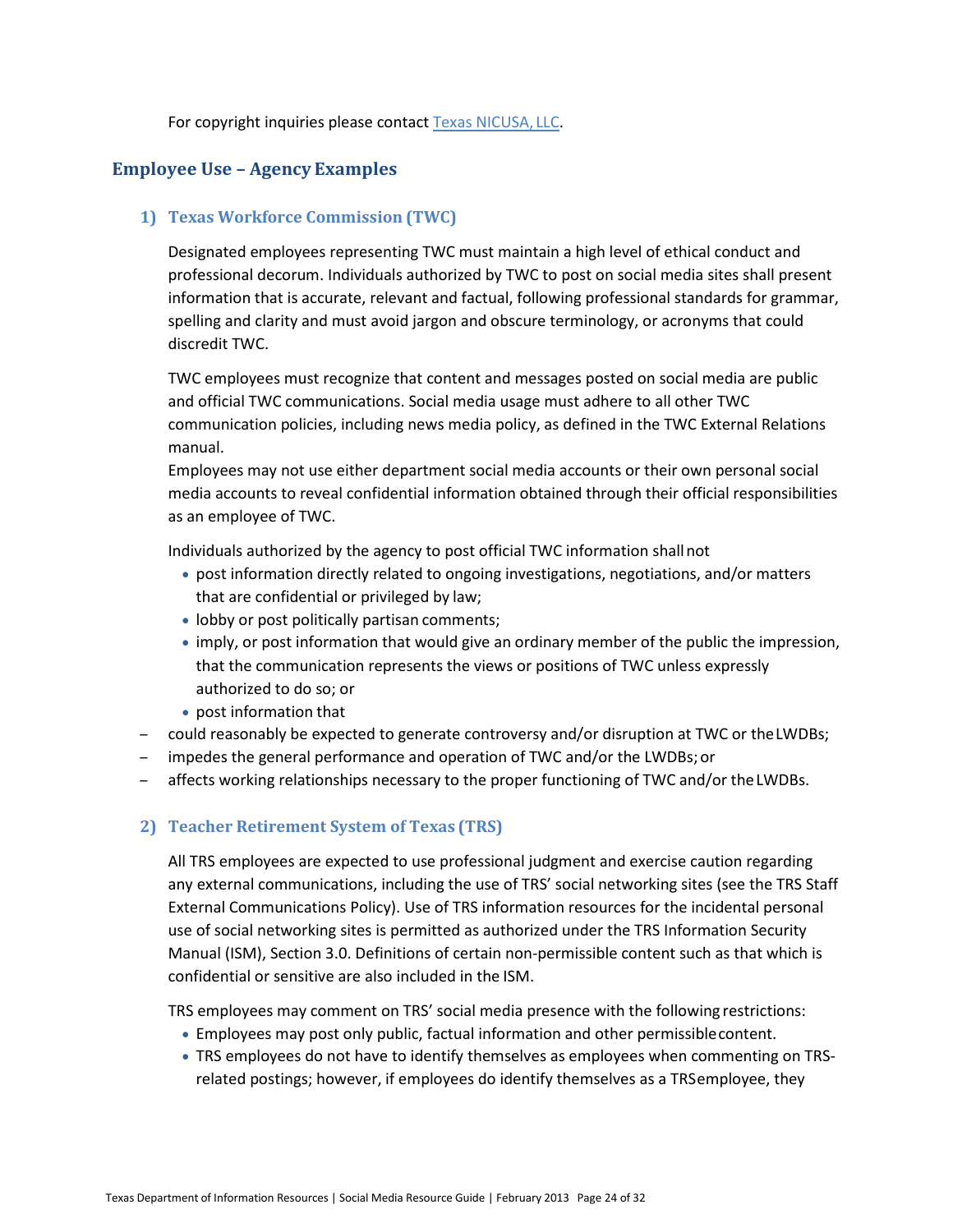

must also state that any opinion given is their own and does not, necessarily, represent the opinion of TRS.

• Because of their high visibility, TRS employees who are executive council (EC) members are discouraged from commenting on TRS-related postings as EC members may be perceived as speaking for the agency. EC members wishing to comment must first gain the approval of the executive director. Should the request and comment be approved, EC members must identify themselves as TRS employees and must state that any opinion given is their own and does not, necessarily, represent the opinion ofTRS.

In addition to adhering to the restrictions on posting non-permissible content, as defined in this policy, TRS employees must comply with state law,which

- Prohibits any TRS employee from engaging in activities to advocate benefit increases orto advocate or influence legislative action or inaction regarding TRSmatters.
- Requires confidential handling of member records. (See TRS ConfidentialityPolicy.)

# **3) Department of Family and Protective Services(DFPS)**

Employees representing DFPS through social media outlets or participating in social media features on DFPS websites maintain a high level of ethical conduct and professional decorum. Failure to do so is grounds for revoking the privilege to participate in DFPS social media sites, blogs, or other social media features.

Information must be presented following professional standards for good grammar, spelling, brevity, clarity and accuracy, and avoid jargon, obscure terminology, oracronyms.

DFPS employees recognize that the content and messages they post on social media websites are public and may be cited as official DFPS statements. Social media is not used to circumvent other DFPS communication policies, including news media policy requirements.

DFPS employees may not publish information on DFPS social media sites thatincludes:

- Confidential information
- Copyright violations
- Profanity, racist, sexist, or derogatory content or comments
- Partisan political views
- Commercial endorsements or SPAM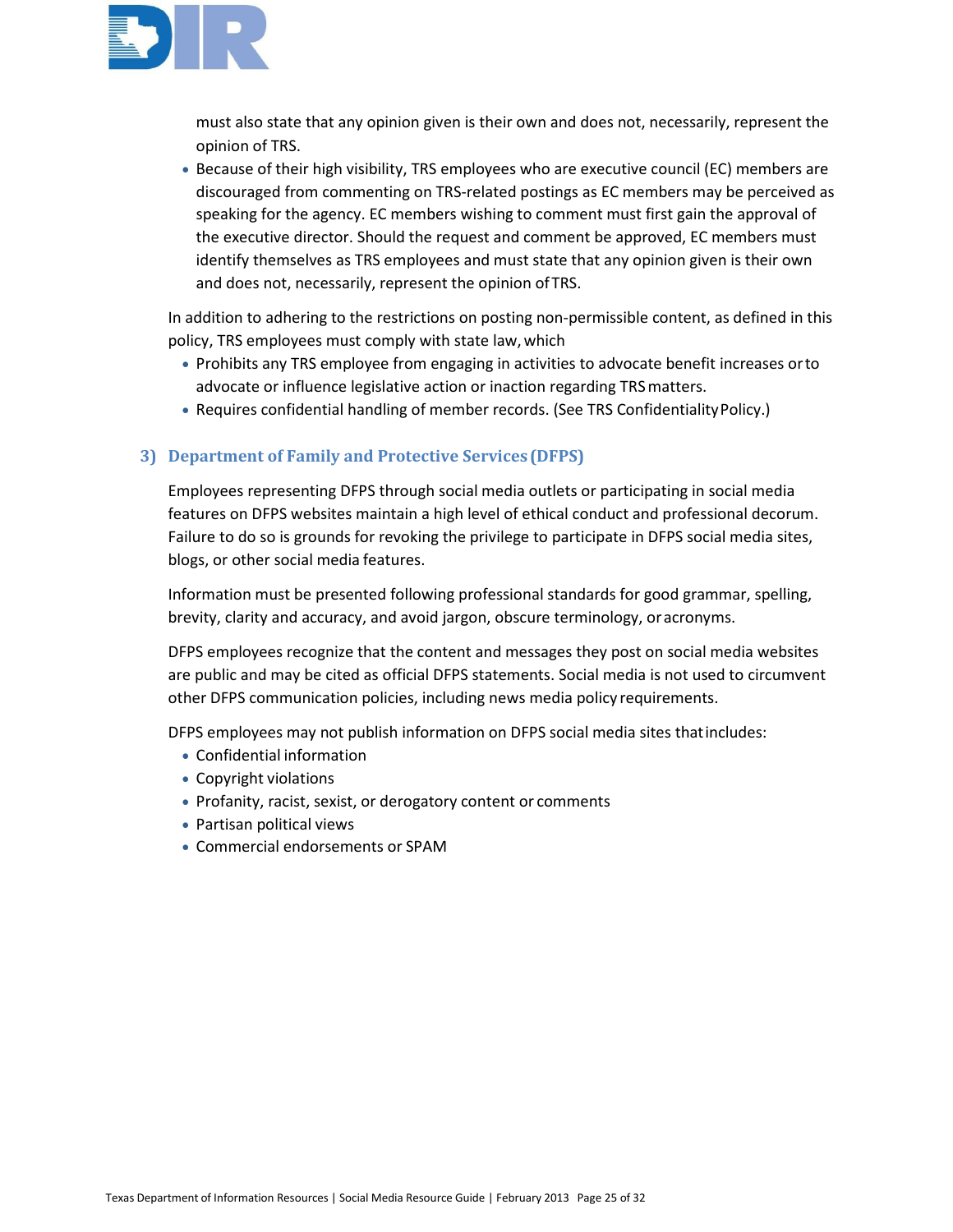# **Social Media Content**

Quick Links – **Internal [Considerations](#page-25-0)** | **[Collaboration](#page-26-0)** | **[Message](#page-27-0) Types** | **Message [Examples](#page-29-0)** | **Other [Considerations](#page-30-0)**

Once an agency determines its social media strategy and adopts a comprehensive policy, the agency is ready to begin posting to social media channels. Sharing content through the use of social media should support the agency's mission and fit within the overall communications and outreach plan. Despite the criticality of a social media strategy and policy, it is the agency's ability to continually produce engaging, interesting, and relevant content to its audience that determines the success of the agency's efforts.

Social media is similar to other channels of communication and there are varying degrees to which social media content ties back to overall communications content:

- Direct repetition of existing communications
- Support and augment existing communications
- Original content related to communications strategy, such as
	- a personal opinion on an important issue
	- external articles that relate to business lines or programareas
	- fun or informal content to engage the audience

## <span id="page-25-0"></span>**Internal Considerations**

Before using social media, an agency should determine how it will create and maintain content. Consider questions like the ones below to determine the approach to creating and maintaining content.

• *Who is the audience?*

Many agencies have multiple divisions that serve a variety of customers. Does the agency want to focus on a specific segment, or take a broader approach that communicates with diverse stakeholders? See the *Account Management* section in the Social Media Strategy.

- *How frequently does the audience need to be reached to communicate the agency's message?*  Consider seasonal activity, program schedules, initiatives, outreach campaigns, legislative calendar, etc.
- *Is there an "expiration date" for the message?* If so, make a plan to remove or replace it. Proactively manage date-sensitivecontent.
- *Does the agency expect a high level of engagement from its audience?* Be prepared with responses and time to participate in the conversation.
- *Who will monitor comments and responses?*
	- Identify key personnel who will assist in monitoring comments and draftingresponses.
	- Identify personnel authorized to respond.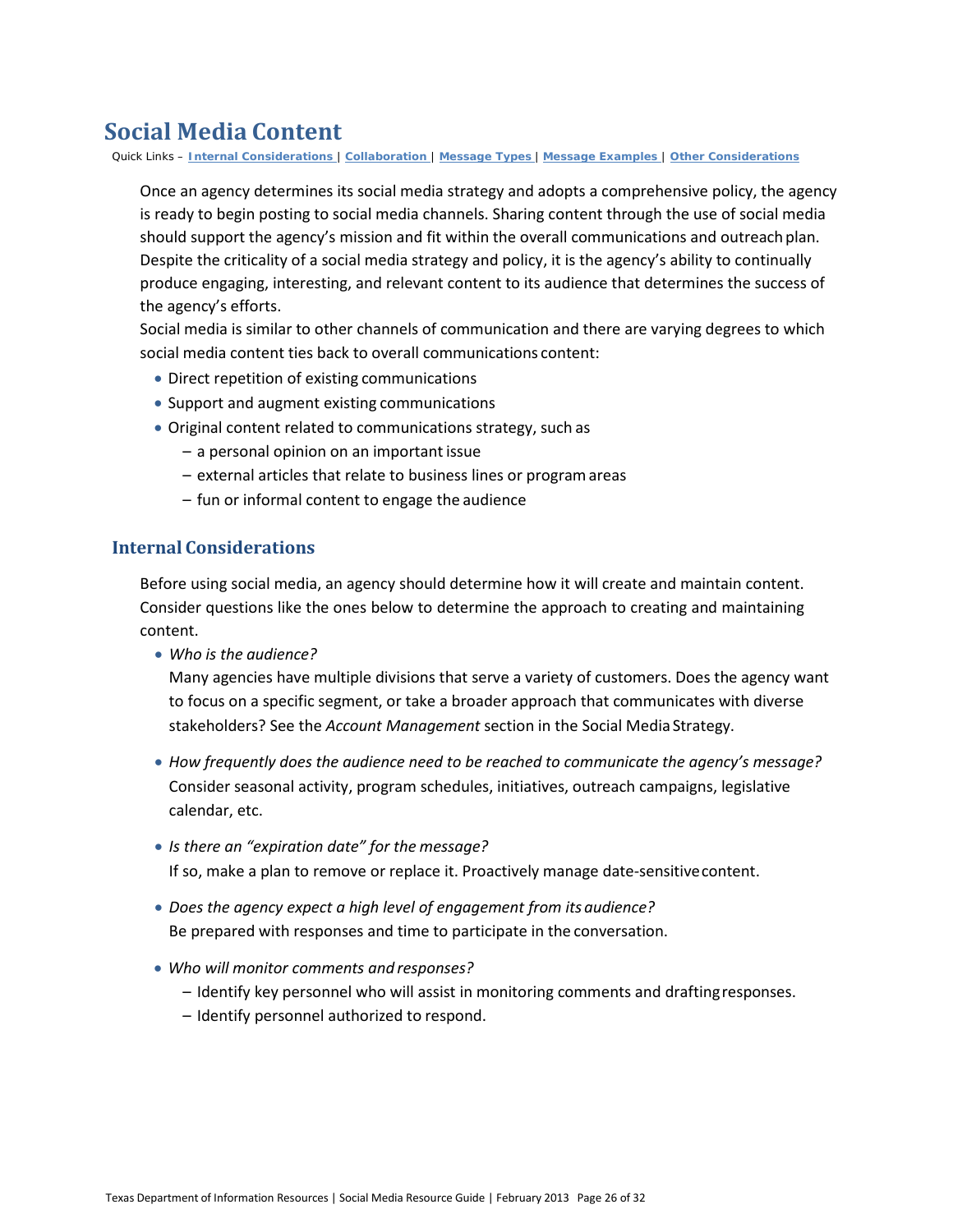

- Evaluate comments/responses to develop new content or manage current content.
- *How does the agency handle social media functions during offhours?* Emergencies and other important social media conversations may occur after business hours,so it is important to work out processes in advance.
- *Does the agency want employees to join in conversations from their personalaccounts?* If so, make it clear within the agency what is acceptable and what is not. Sometimes, employee contributions in non-official roles can be more beneficial than what the official agency representative can say.
- *How does the agency reuse content across platforms?* Determine whether and how content will need to be tailored for each social media tool. Not all social media platforms are created equal. There may be a need to format content differently to keep it relevant across platforms and meet the various audiences' expectations.

# <span id="page-26-0"></span>**Agency Collaboration**

Social media is social by nature and as such, agencies can benefit by creating their own social media network of similar agencies.

- Integrate with other state and local agencies.
	- Identify agencies with similar responsibilities, target audiences, or communication goals and share or augment their social media communications. Example: Public Utility Commission, Office of Public Utility Counsel, State Energy Conservation Office, and Railroad Commission all have interest in energy production and consumption.
	- Work together with similar agencies. Find out how similar agencies manage their social media content and work together to share the messages. Example: Texas Department of Transportation, Department of Public Safety, Governor's Office, and cities all have a role during hurricane season announcements and public safety.
- If an agency's mission is sometimes confused with that of another, establish a standard way to direct users to the proper agency.
	- It can be frustrating for the public to have their questions or concerns go unanswered because they reached the wrong agency or program area. Work with stakeholder agencies to come up with standard responses so the public is quickly pointed in the right direction.
	- If the user has a major complaint, consider giving the agency a courtesy call to provide context for the user's comments or complaints.
- Identify agencies with less obvious similarities, but whose messages are also of interest to your agency's target audiences. Example: when it comes to long term financial and wellness planning, the Employees Retirement System of Texas and the Department of Aging and Disability Services might share similar interests and customers.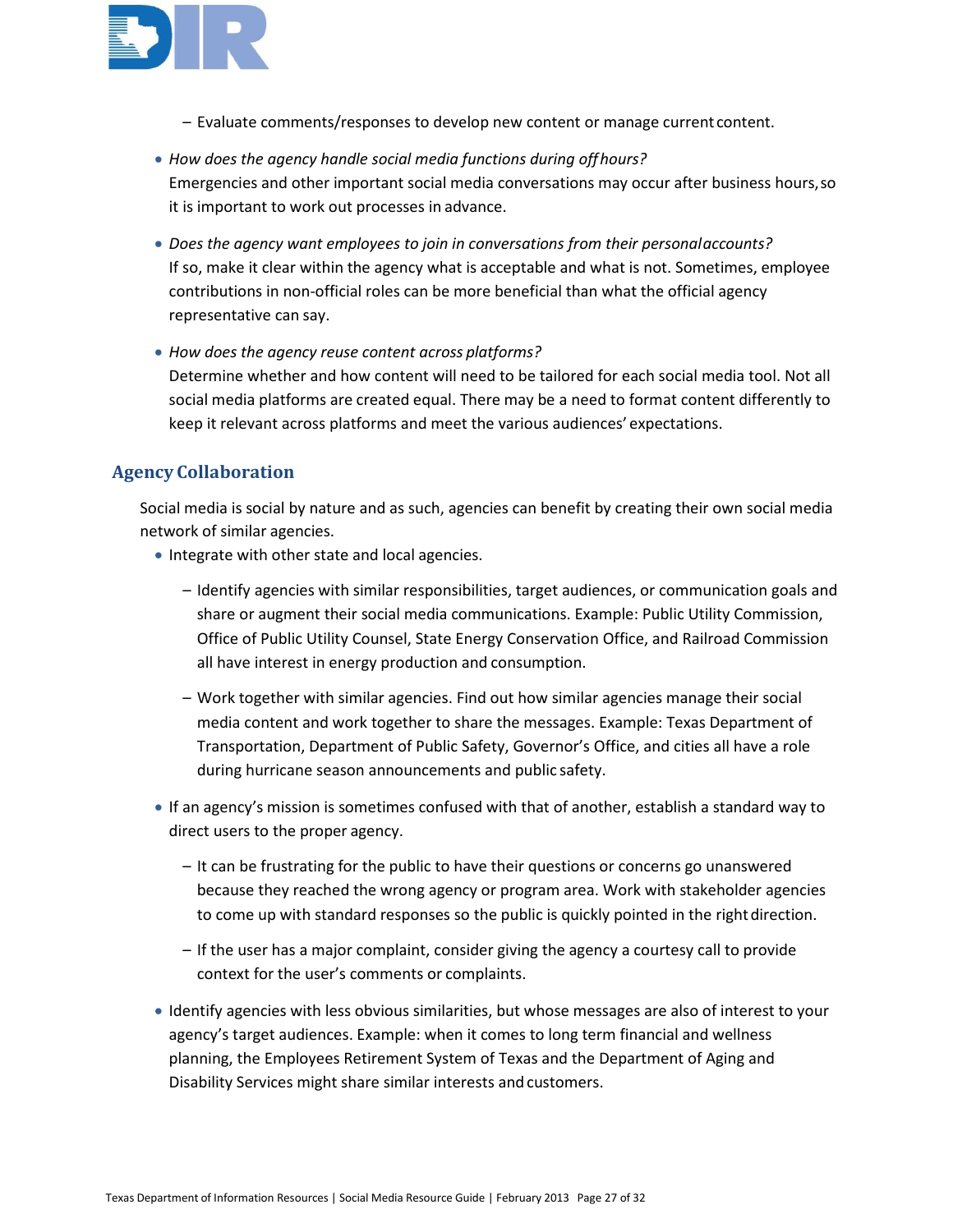- When possible, keep track of other agencies' social media accounts to stay informed of updates and review for potential content ideas.
- There may be times when citizens ask about a program or division from a different agency. Instead of telling them they have the wrong agency, try to redirect them to the right place.

# <span id="page-27-0"></span>**Types of Messages**

Social media content can take many forms depending on the audience, message, and social media tool. This section provides an overview of the different types of messages. What each agency decides to use will depend on its social media strategies and communicationsplan.

#### **Push vs. Pull Messages**

Consider when and where the agency will **use push vs. pull messaging**. Well-rounded social media content will include both types of messages.

- Pushing information out to the audience by distributing information, announcing updates, providing details, etc.
- Pulling responses from the audience through surveys, polls, requests for feedback,etc.

## **Responses to Comments**

Plan a strategy to **respond to comments**. Here are some things to consider:

- Tone Decide what kind of tone to use on each social media site. Is it okay to be informal, playful, or witty? When should the message be serious andformal?
- Source Cite any needed sources and include necessary links. When promoting links from other organizations, think about the perception of endorsing those websites. Even if the content is neutral, the appearance could still give a negative or misleading impression. Refer to the Linking section in the Social Media Guidelines for more detail. Examples of possible misleading perceptions include:
	- an article from a private company might be perceived as an endorsement, even if the article is neutral
	- an article that contains a criticism of an organization, project, or product may be perceived as an agreement to the assessment, even if it is not the main subject of the article
	- an article from a website with affiliations (political, religious, etc.) might be perceived as an endorsement of the affiliation, even if the content of the article is neutral
- Governance Given the agency's staff and resources, how does the agency social media contact involve other agency staff to provide the most accurate responses? How soon can the agency respond and what is the process for approving the response?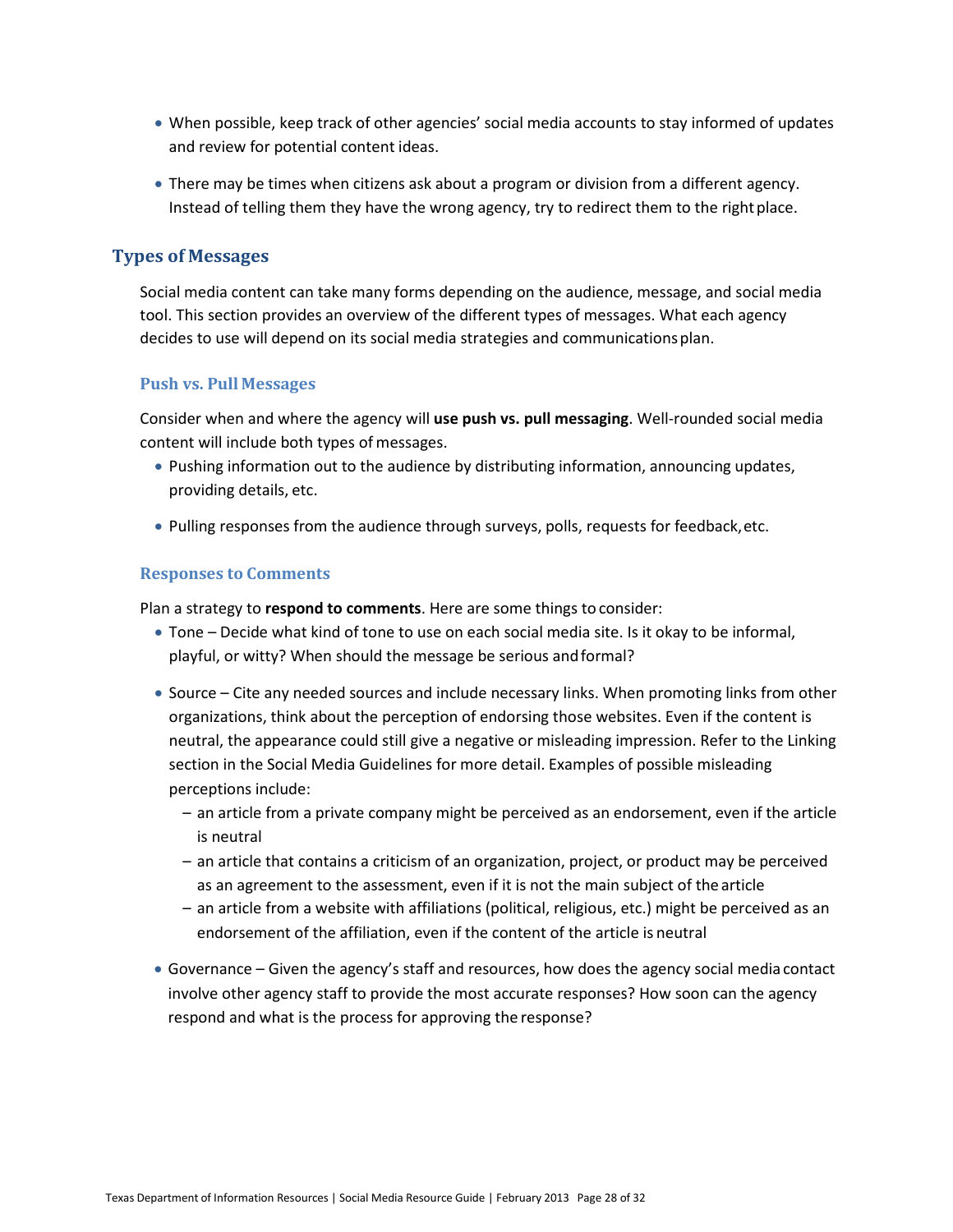

#### **Negative Posts**

Consider when and how the agency will respond to **negative comments and experiences** regarding the agency.

- Remember that people have a right to express their opinions.
- Negative comments might not require a response; however, it may be in the agency's best interest to correct facts or address a negative experience. This positive interaction can improve the agency's relationship with citizens.
- Remember, it is critical to have a public social media policy to establish guidelines for public comments and criteria for removing content/comments. Details are in the *Moderation and Monitoring* section of the Social Media Guidelines.
- Monitor the comments. Is the post bashing and degrading others? If the conversation is getting out of control, consider replying with the agency's policy regarding content. In extreme cases, consider deleting the post.
- Is the post ranting, joking, or satirical? Depending on the degree of offense, perhaps reply with the agency's content policy and/or delete the post.
- Is the post misguided? Does it present false information? Respond to incorrect statements with facts and consider offering offline contact information such as a telephone number, email address, or link to information on the agency's website.
- Is the post a result of a negative experience? Monitor the experience and consider responding to rectify the situation and offer a solution.
- Before removing posts, make sure the agency has a clear records retention policy for social media content. If the social media discussion could lead to a legal action, check with your legal counsel before deleting anything. Check the *Records Retention* section in the Social Media Guidelines.

# **Planned vs. Spontaneous Content**

When possible, agencies should plan posts in advance. Scheduling posts in advance is a great way for the agency to ensure it is producing fresh, up-to-date content that aligns with other communication channels. Advance planning reduces the stress of last-minute scrambles for content. Browse through agency calendars, events, and other agency-wide outlets to find material from a broad range of agency-related topics.

When there is a need to provide spontaneous content, it is important to have an established approval process to make sure the content is reviewed and verified in a timely manner. Instances may include:

- posting at a meeting, conference or other event in realtime
- emergency or other unforeseen situation
- quick response to an inquiry or comment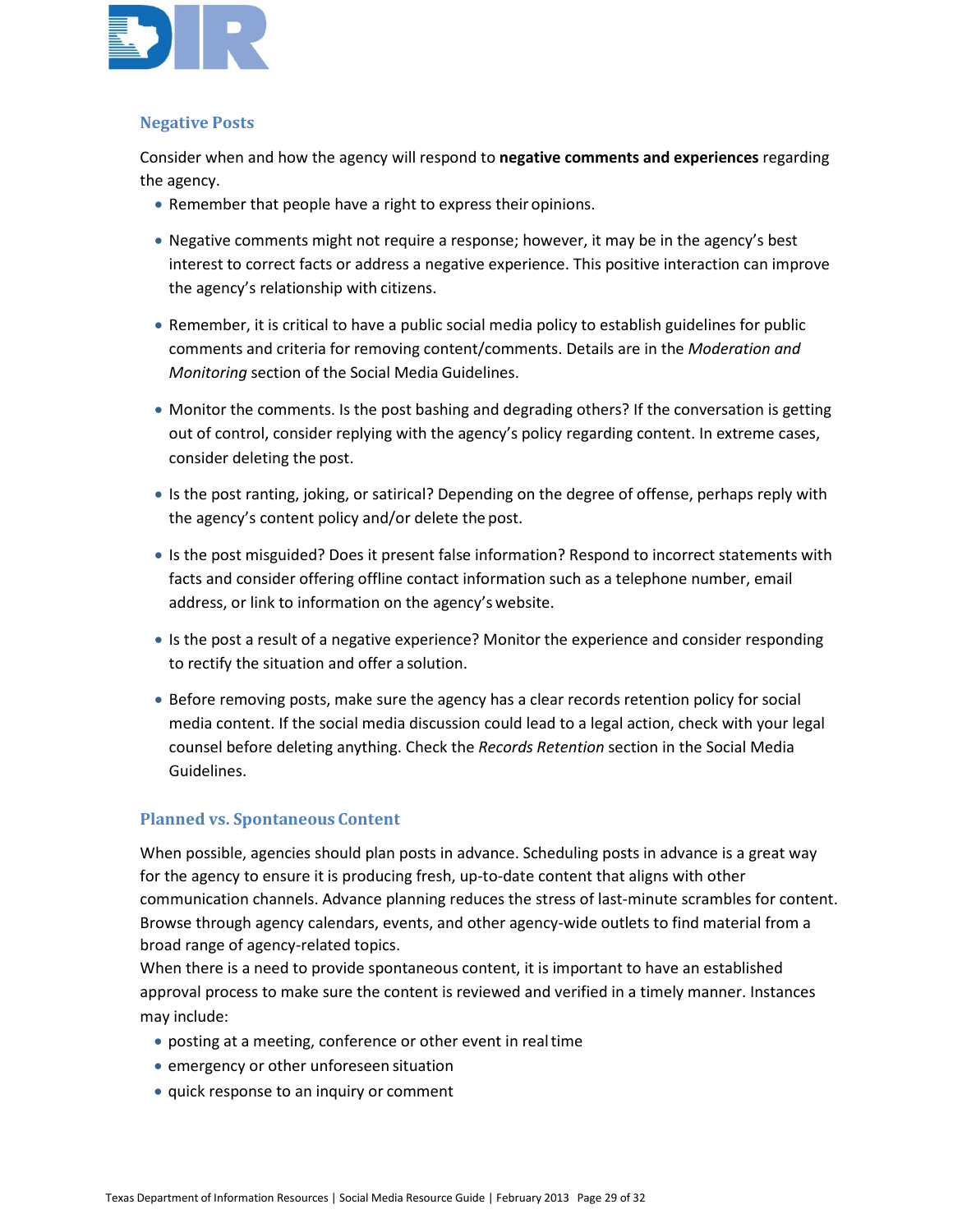• unexpected breaking news

# <span id="page-29-0"></span>**Message Examples**

## **"Push" Message Examples**

Note: the following examples are all taken from Twitter. The nature of these message types can be used across all social media platforms when appropriate.

- Outreach Campaign Information
	- Texas Department of Public Safety: *[Fill out your family emergencyplan](https://twitter.com/TxDPS/status/347096527606534144)*
	- Texas Department of Family and Protective Services: *[Reminder to "Watch KidsAround](https://twitter.com/TexasDFPS/status/337965685684723713) [Water"](https://twitter.com/TexasDFPS/status/337965685684723713)*
	- Texas Department of Transportation: *[Reduce drinking and driving with PASS \(Person](https://twitter.com/TxDOT/status/348147372221661184)  [Appointed to Stay](https://twitter.com/TxDOT/status/348147372221661184) Sober)*
- Agency-Related News
	- Office of the Secretary of State: *[Statistics for new businessfilings](https://twitter.com/TXsecofstate/status/342328685157818368)*
	- Texas State Board of Pharmacy: *[Link to latest agency newssummary](https://twitter.com/txpharmacyboard/status/329274056635457537)*
	- Teacher Retirement System of Texas: *[Watch webcast of boardmeeting](https://twitter.com/TRSofTexas/status/347044534741520385)*
- External News

External news postings of interest to the agency's audience offer a great opportunity for agencies to establish themselves as leaders in their industry.

- Texas Department of Agriculture: *[Eat and say](https://twitter.com/TexasDeptofAg/status/346996375831068673) "cheese"*
- Texas Council on Developmental Disabilities: *[Transition tip sheet for teens leaving high](https://twitter.com/TxCDD/status/344485378419462144)  [school](https://twitter.com/TxCDD/status/344485378419462144)*
- The University of Texas Health Science Center at Houston: *[Heart problems in youngermen](https://twitter.com/UTHealth/status/348052438038769664)*
- Public Service Announcements
	- Texas Comptroller of Public Accounts: *[Change in Sales TaxHoliday](https://twitter.com/txcomptroller/status/347005097131257858)*
	- Texas A&M Engineering Extension Service: *[Teach older relatives how totext](https://twitter.com/teextweet/status/348135585065611265)*
	- Public Utility Commission of Texas: *[Mandatory 10-digit dialing for localcalls](https://twitter.com/PUCTX/status/340471047079993345)*
- Cross Promotions

Promoting state and local government agencies with similar missions can be a great opportunity for building relationships.

- Texas Animal Health Commission: *[Protect your livestock during extreme heatsituations](https://twitter.com/TAHC/status/345222678262738944)*
- Texas Commission on Environmental Quality: *[TCEQ and TPWD teamup](https://twitter.com/TCEQNews/status/341936909951582209)*
- Texas Veterans Commission: *Partnership with Workforce [Commission](https://twitter.com/texasveterans/status/344948221950431232) on pilot program*
- Agency Photos and Videos
	- Cancer Prevention and Research Institute of Texas: *[Health educators encourage people to](https://twitter.com/CPRITTexas/status/331503767268782080)  [get screened for](https://twitter.com/CPRITTexas/status/331503767268782080) cancer*
	- Texas Parks and Wildlife Department: *[State parks photo contestwinners](https://twitter.com/TPWDnews/status/340482990108966914)*
	- The University of Texas at Austin: *[U.S. Secretary of State visits UT center inGuatemala](https://twitter.com/UTAustin/status/347818543175319552)*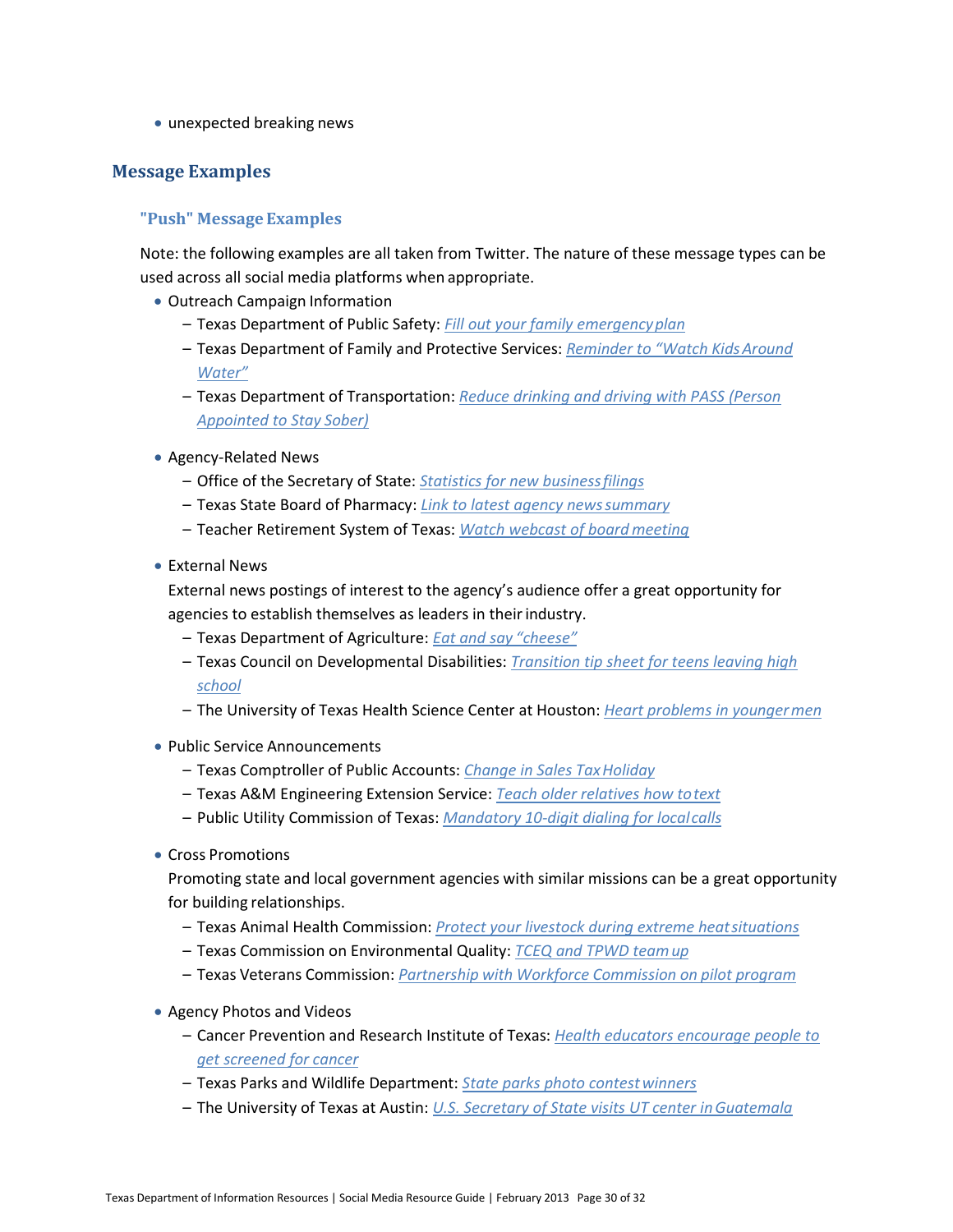

- Legislative Updates
	- Office of the Governor: *[Governor's statement on senate](https://twitter.com/TexGov/status/345597361768243200) bill*
	- Texas Alcoholic Beverage Commission: *[New craft bills signed by theGovernor](https://twitter.com/TexasABC/status/346052846908760064)*
	- Texas Education Agency: *[Commissioner's statement on signing of house](https://twitter.com/teainfo/status/344145630605754368) bill*
- Award Announcements
	- Texas Commission of the Arts: *[Congratulations to person honored by the Americans for the](https://twitter.com/TXCommArts/status/347145245441536002)  [Arts](https://twitter.com/TXCommArts/status/347145245441536002)*
	- Texas Office of the Attorney General: *[Winner of the NAAG Best Briefaward](https://twitter.com/TXAGsOffice/status/347468881134227458)*
	- Texas Board of Professional Engineers: *[Executive Director receives meritoriousaward](https://twitter.com/TBPE_Exec/status/336858384953393154)*
- Employment Opportunities
	- Texas Department of Motor Vehicles: *[Hiring web](https://twitter.com/TxDMV/status/341288835805745153) developers*
	- Texas Department of Information Resources: *[Hiring projectmanager](https://twitter.com/TexasDIR/status/346647346324582400)*
	- University of Houston: *[Announcing alumni jobfair/mixer](https://twitter.com/UH_Cougars/status/346731113999392768)*
- Fun posts
	- Texas Department of Licensing and Regulation: *[Connection between NBA finals andTDLR](https://twitter.com/tdlrlicense/status/347851847974936577)*
	- Texas A&M University: *[This day in A&Mhistory](https://twitter.com/TAMU/status/347734622479740928)*
	- Texas Tech University: *[Make your own sand art](https://twitter.com/TexasTech/status/347383304842014720) bottle*

#### **"Pull" Message Examples**

- Two-Way Communication
	- Texas Department of Transportation: *Engaging and educating followers with a quiz about recycling*
	- Texas Parks and Wildlife Department: *Respond to questions aboutwildlife*
	- The Bob Bullock Texas State History Museum: *Response to a question about free admission hours*
- Customer Service
	- Texas Department of Motor Vehicles: *Response to a question about a replacement license p*late
- User-Generated Content Relating to Agency
	- Texas Parks and Wildlife Department: *Featured park visitor's picture of a bird*

# <span id="page-30-0"></span>**Other Considerations**

Make sure the agency Records Retention Policy addresses what needs to be retained for pull messages before gathering response from the audience. If the messages are transitory in nature, then the agency is not explicitly required to retain them. However, if the agency uses the information collected to conduct official agency business, such as making policy decisions, then the agency must have a schedule and a mechanism for retaining, reproducing, and disposing of this content. For more detail, refer to the *Records Retention* section in the Social MediaGuidelines.